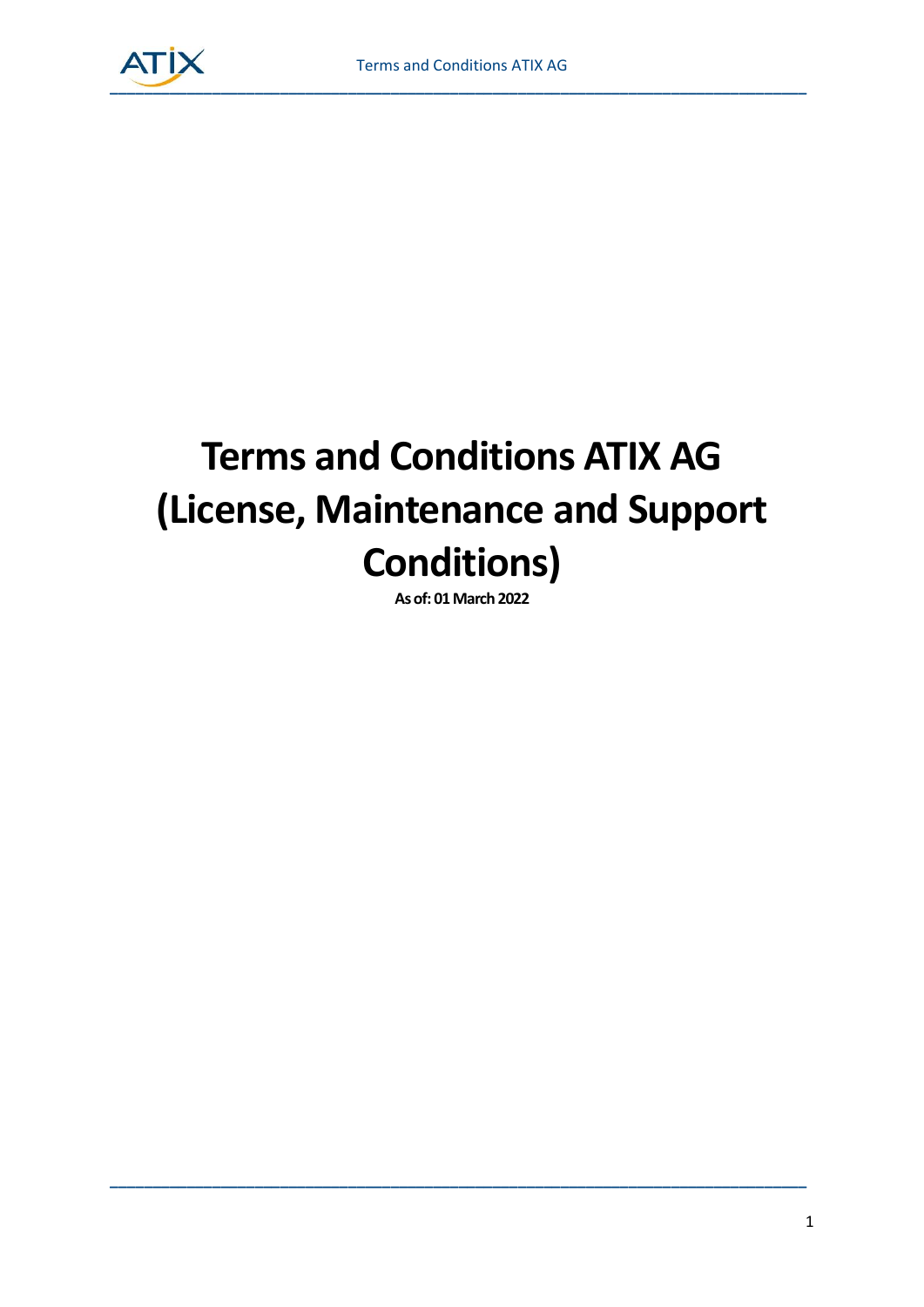

## Table of contents

| 1.10. Confidentiality, duties of care, duties to provide information, rights of control |  |
|-----------------------------------------------------------------------------------------|--|
|                                                                                         |  |
|                                                                                         |  |
|                                                                                         |  |
|                                                                                         |  |
|                                                                                         |  |
|                                                                                         |  |
|                                                                                         |  |
|                                                                                         |  |
| 1.19. Unit of measurement and acquisition requirements for ATIX software 11             |  |
|                                                                                         |  |
|                                                                                         |  |
|                                                                                         |  |
|                                                                                         |  |
|                                                                                         |  |
|                                                                                         |  |
|                                                                                         |  |
|                                                                                         |  |
|                                                                                         |  |
|                                                                                         |  |
|                                                                                         |  |
|                                                                                         |  |
|                                                                                         |  |
|                                                                                         |  |
|                                                                                         |  |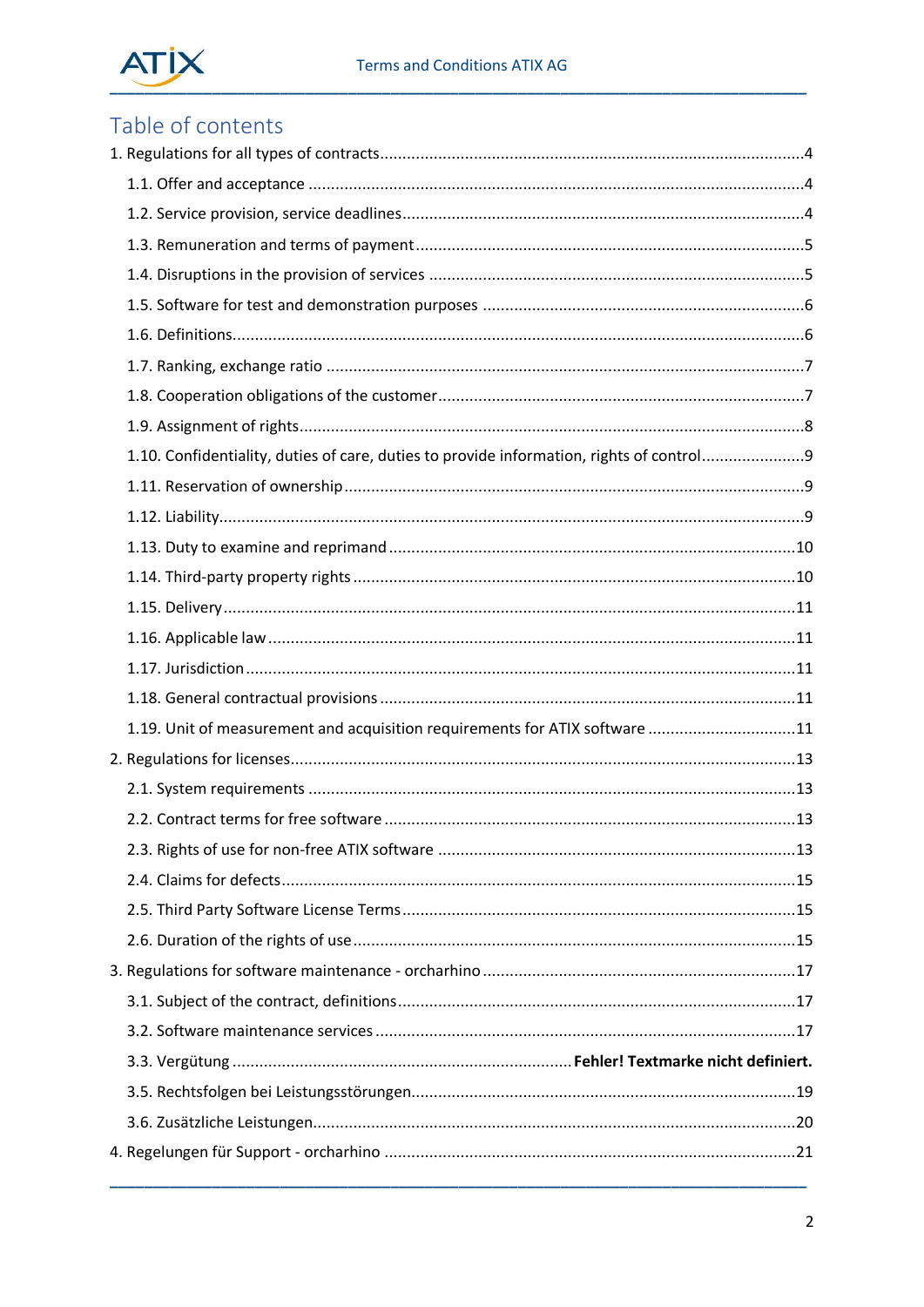## **ATİX**

| 7. Data protection when using the web offers of ATIX AG ("Google Analytics") 31 |  |
|---------------------------------------------------------------------------------|--|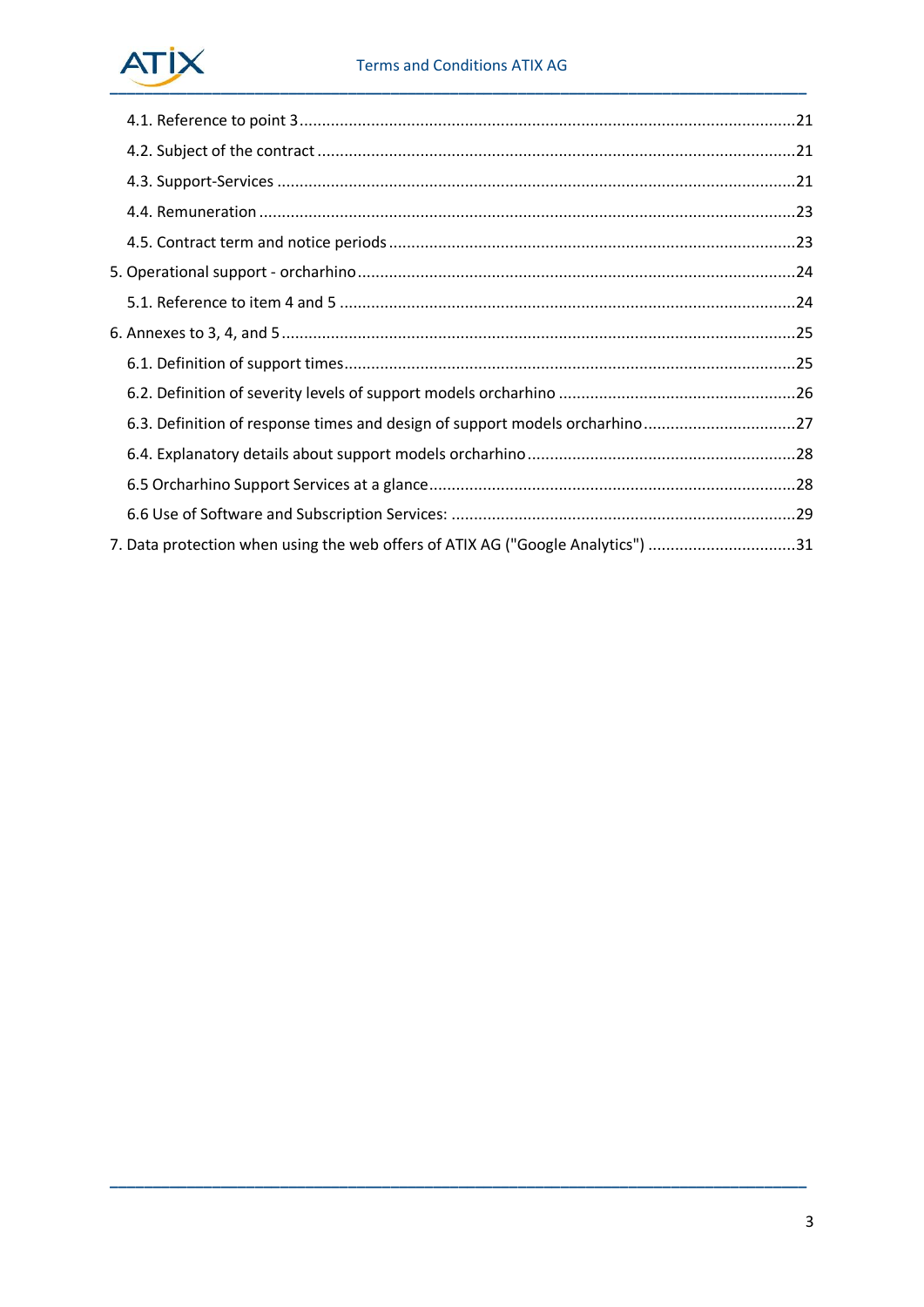

#### **Please note:**

The following terms have the meaning used in these Terms and Conditions: "Provider" means ATIX AG, Parkring 15, 85748 Garching bei München, Germany; "Customer" means an independent individual or company that has placed an order with the provider for the delivery of goods, services, or both goods and services.

The English version is a courtesy translation only. Only the German version is binding.

## <span id="page-3-0"></span>**1. Regulations for all types of contracts**

### <span id="page-3-1"></span>**1.1. Offer and acceptance**

1.1.1. Objects (e.g. proposals, test programs, concepts) provided to the customer by the provider in advance of the contract are the intellectual property of the provider. These may not be duplicated and may not be made accessible to third parties. If no contract is concluded, they must be returned or deleted and may not be used. In all other respects, the regulations of these ATIX Terms of Contract shall also apply to the pre-contractual obligation.

1.1.2. The provider can accept offers from customers within four weeks. Offers of the provider are subject to change.

1.1.3. Guarantees require the express and written confirmation by the management of the supplier. If the customer also uses general terms and conditions, the contract is concluded even without express agreement on the inclusion of general terms and conditions. Insofar as the various General Terms and Conditions of Business coincide in terms of content, they shall be deemed to be agreed. Conflicting individual provisions shall be replaced by the provisions of dispositive law. The same shall apply in the event that the customer's terms and conditions contain provisions that are not included in these terms and conditions. If these terms and conditions contain provisions that are not contained in the customer's terms and conditions, these terms and conditions shall apply.

#### <span id="page-3-2"></span>**1.2. Service provision, service deadlines**

1.2.1. The customer bears the project and success responsibility. The provider shall render the contractually agreed service in accordance with the principles of proper professional practice.

1.2.2. Proper data backup is the responsibility of the customer.

1.2.3. The customer specifies the task. On this basis, the performance of the task shall be planned according to the customer's specifications, insofar as contractually agreed. The provider may submit a written concept for this purpose.

1.2.4. Insofar as the services are rendered at the customer's premises, the provider alone shall be authorized to issue instructions to its employees. The employees shall not be integrated into the customer's operations. The customer may only give instructions to the provider's project coordinator, not directly to the individual employees.

1.2.5. The customer bears the risk as to whether the services ordered meet their requirements and needs. In case of doubt, the customer shall seek advice in due time from employees of the provider or from competent third parties.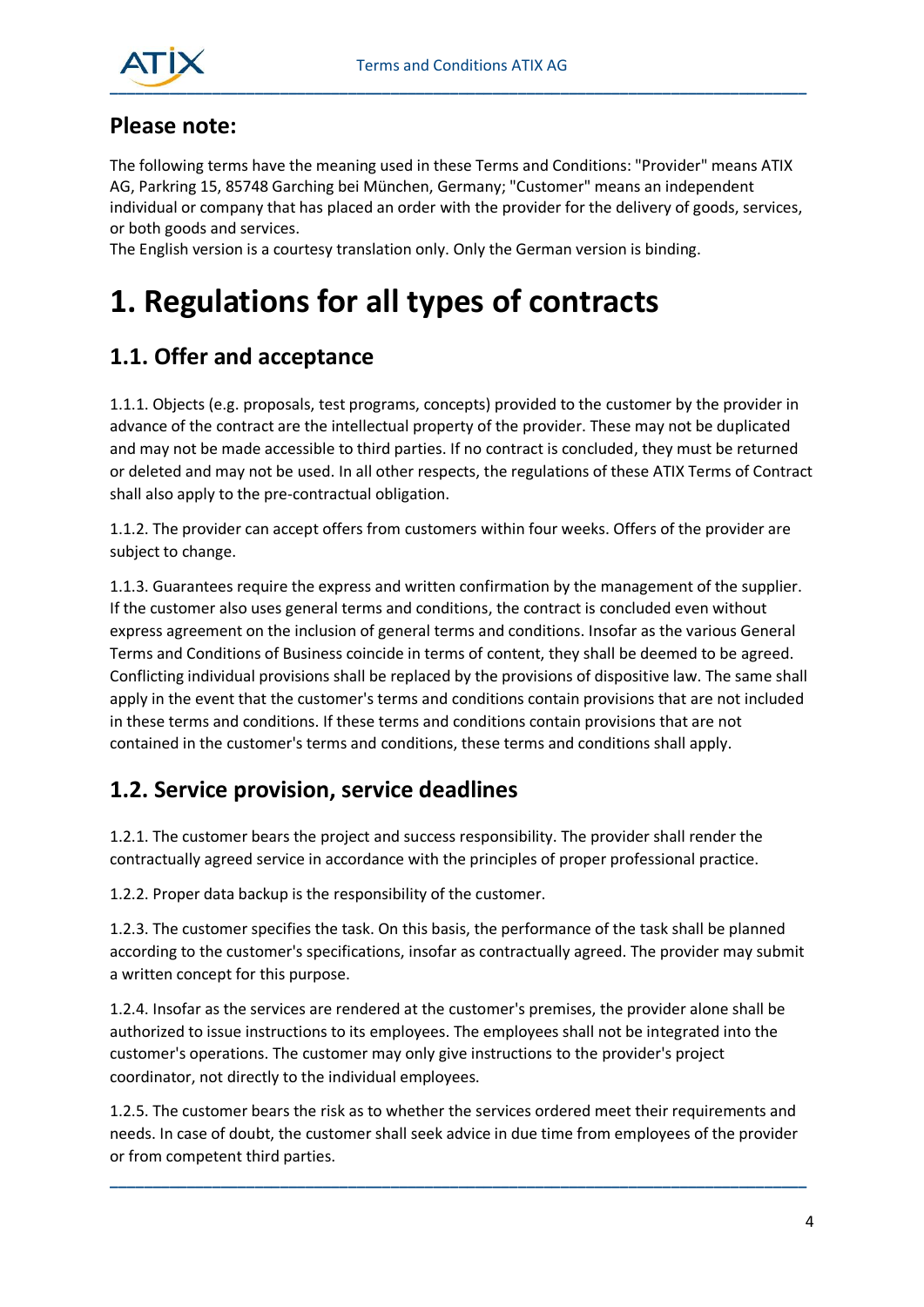

1.2.6. The provider decides which employees it uses and reserves the right to replace them at any time. He may also use freelancers and other companies within the scope of order fulfillment.

1.2.7. Unless otherwise agreed, the place of performance shall be the registered office of the provider.

1.2.8. Fixed performance dates shall be agreed exclusively expressly in documented form. The agreement of a fixed performance date shall be subject to the proviso that the provider receives the services of its respective upstream suppliers and subcontractors in due time and in accordance with the contract.

#### <span id="page-4-0"></span>**1.3. Remuneration and terms of payment**

1.3.1. Unless otherwise agreed, remuneration shall be calculated on a time and material basis at the provider's prices generally applicable at the time of conclusion of the contract. Remunerations are in principle net prices plus legally applicable value added tax.

1.3.2. The permanent update of delivered/provided software is not included in the price without express agreement. This is agreed in writing in a separate maintenance contract between supplier and customer.

1.3.3. All invoices are to be paid in full no later than 14 calendar days after receipt. Cash discount is not granted.

1.3.4. In the event of the customer's economic inability to fulfill its obligations to the provider, the provider may terminate existing exchange contracts with the customer by rescission, continuing obligations by termination without notice, even if the customer files for insolvency. § 321 BGB and § 112 InsO remain unaffected. The customer shall inform the provider in writing at an early stage of any impending insolvency.

1.3.5. Billing shall be based on time and material and shall be subject to the submission of the provider's usual activity reports. The customer may object to the stipulations made therein in writing within two weeks. After expiration of these two weeks without objections by the customer, the activity statements shall be deemed accepted.

1.3.6. Travel times, travel expenses and subsistence costs are calculated depending on the provider's Employee's place of business. Travel times and costs are incurred when traveling between the employee's place of business and the customer's respective place of operation or between different places of operation of the customer.

### <span id="page-4-1"></span>**1.4. Disruptions in the provision of services**

1.4.1. If a cause for which the provider is not responsible, including strike or lockout, impairs compliance with deadlines ("disruption"), the deadlines shall be postponed by the duration of the disruption, if necessary, including a reasonable restart phase. A contractual partner shall immediately inform the other contractual partner of the cause of a disruption occurring in its area and the duration of the postponement.

1.4.2. If the effort increases due to a disruption, the provider may also demand payment for the additional effort, unless the customer is not responsible for the disruption and its cause is outside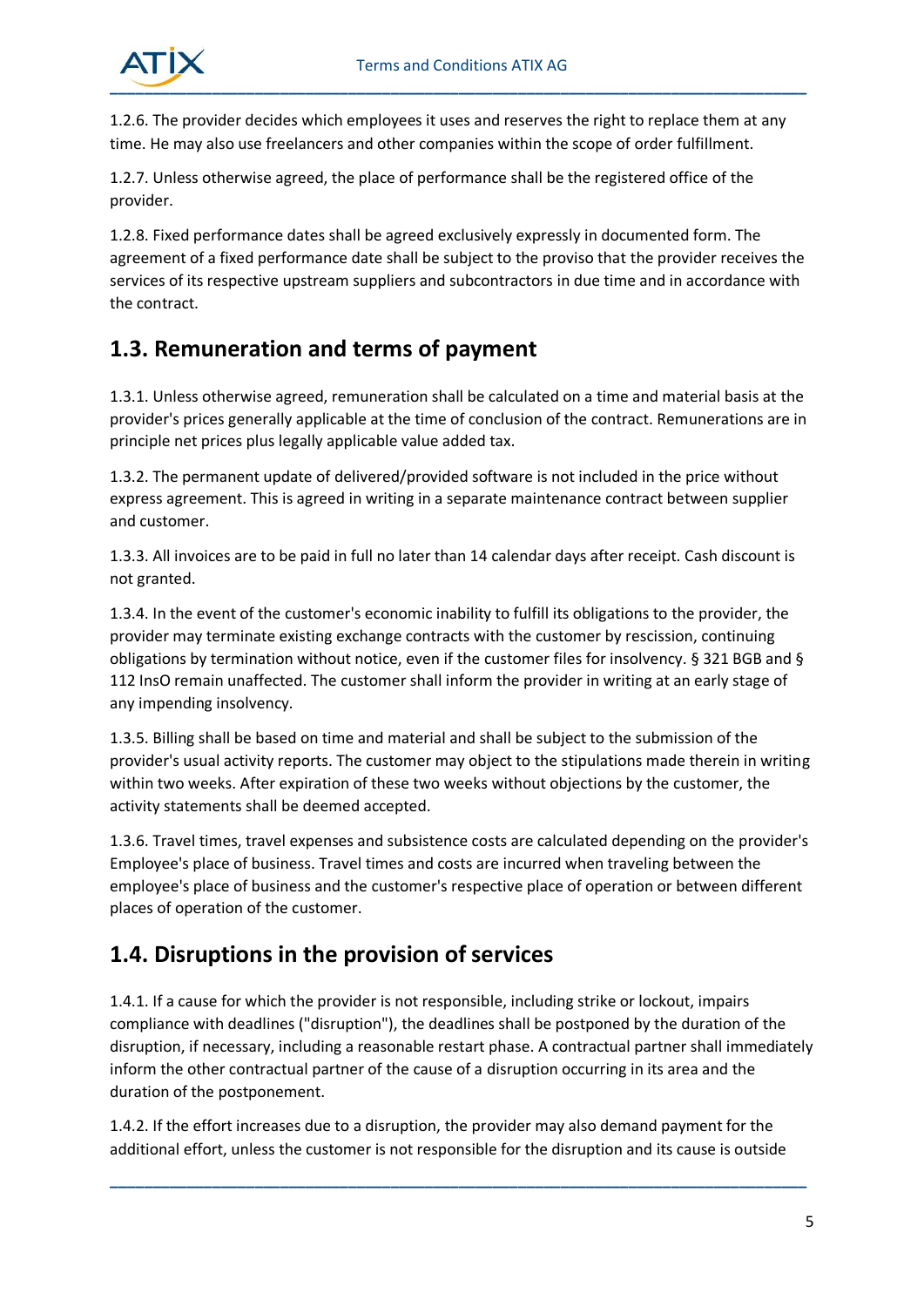

their area of responsibility. In the event of cancellation by the customer, the following processing or cancellation fees shall apply, unless the customer can prove that no damage or significantly lower damage was incurred by the provider:

- up to 6 weeks before the start of the event, half of the total gross order volume;
- up to 2 weeks before the start of the event two thirds of the total gross order volume;
- if less than 2 weeks before the start of the event, the full fee is due.

1.4.6. The provider reserves the right to cancel events for good cause (e.g. illness of the speaker or other hindrance through no fault of the provider). In these cases, the provider will not assume any travel and accommodation costs, or expenses incurred due to loss of work.

1.4.7. If the customer can withdraw from the contract due to improper performance by the provider and/or claim damages instead of performance or claims such, the customer shall declare in writing at the request of the provider within a reasonable period of time whether it asserts these rights or continues to wish the performance of the service. In the event of a withdrawal, the customer shall reimburse the provider for the value of previously existing possibilities of use; the same shall apply to deteriorations due to intended use.

1.4.8. If the provider is in default with the provision of the service, the customer's compensation for damages and expenses due to the default shall be limited to 0.5% of the price for the part of the service that cannot be used due to the default for each full week of the default. The liability for delay is limited to a maximum of 5% of this price in total. This shall not apply if a delay is due to gross negligence or intent on the part of the provider.

1.4.9. In the event of a delay in performance, the customer shall only have a right of withdrawal within the framework of the statutory provisions if the provider is responsible for the delay. If the customer justifiably claims damages or reimbursement of expenses in lieu of performance due to the delay, the customer shall be entitled to demand 1% of the price for the part of the performance that cannot be used due to the delay for each full week of the delay, but no more than a total of 10% of this price.

#### <span id="page-5-0"></span>**1.5. Software for test and demonstration purposes**

1.5.1. If software is handed over to the customer for demonstration and test purposes, the software remains the property of the provider and the rights of use are only agreed as a simple right of use for the time of the agreed test or demonstration period, a maximum of 3 months from handover. In the case of free test installations or demonstration versions, the provider shall only be liable for intent and gross negligence. Technical protection devices may not be circumvented.

### <span id="page-5-1"></span>**1.6. Definitions**

1.6.1. Free Software in the sense of these ATIX Terms of Contract is a software program consisting of so-called free or open-source software originating from third parties or the provider.

**\_\_\_\_\_\_\_\_\_\_\_\_\_\_\_\_\_\_\_\_\_\_\_\_\_\_\_\_\_\_\_\_\_\_\_\_\_\_\_\_\_\_\_\_\_\_\_\_\_\_\_\_\_\_\_\_\_\_\_\_\_\_\_\_\_\_\_\_\_\_\_\_\_\_\_\_\_\_\_\_\_\_**

1.6.2. Definitions:

• Patch

Modification of software with the aim of solving a specific problem.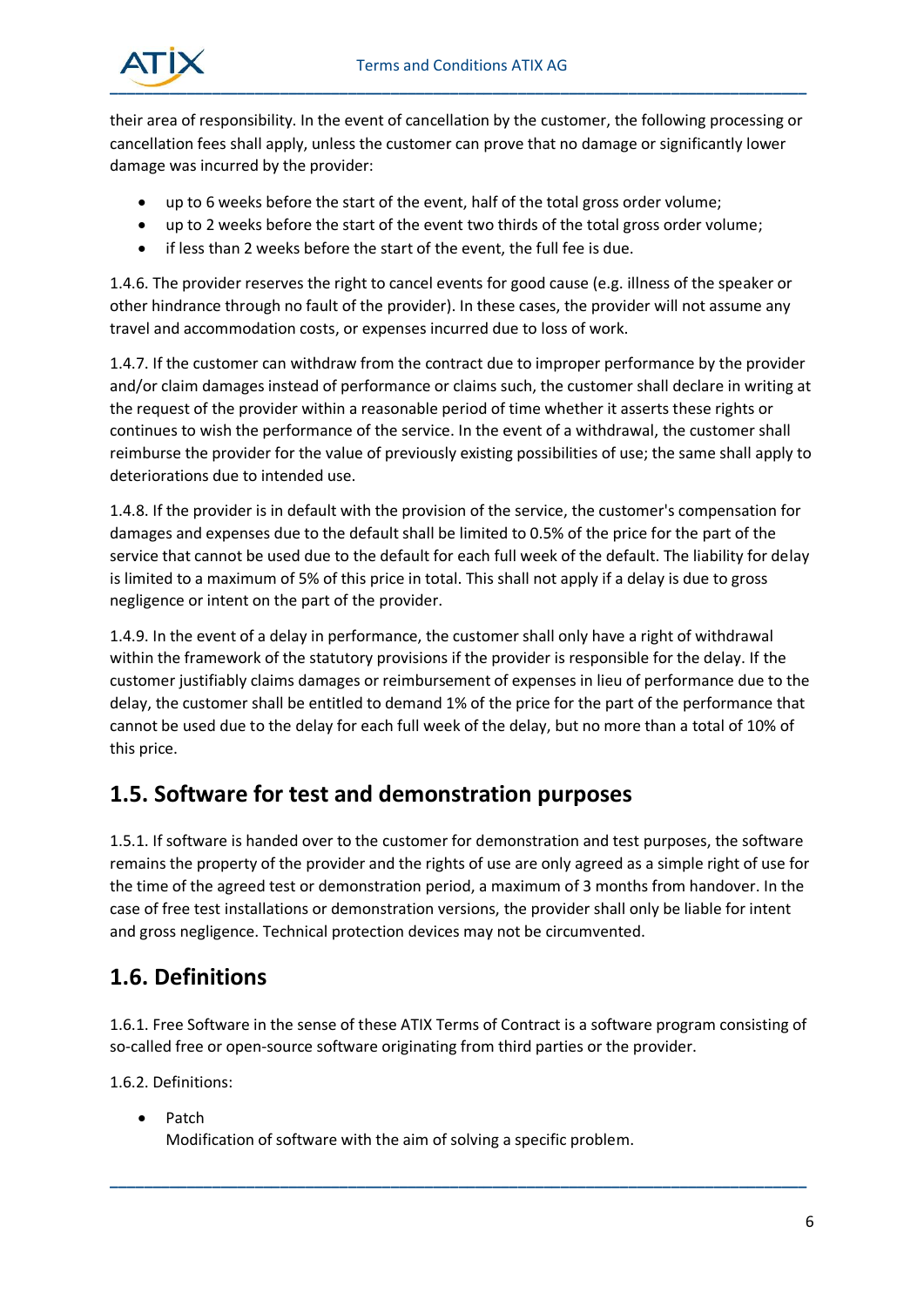

• Travel expenses

Expenses incurred by the provider for travel to and from the place of the agreed service, which are usually not part of the costs for staff deployment. Expenses can be: Travel costs, accommodation allowance, ancillary travel costs, etc.

- Property rights Industrial property rights or copyrights.
- Workaround

Temporary bypass of a bug in the software without intervention in the code (source code or executable code).

• Update

Change to software that extends the functionality of the overall system. Updates usually include patches.

### <span id="page-6-0"></span>**1.7. Ranking, exchange ratio**

1.7.1. In interpreting this Agreement, the following documents shall apply in the aforementioned

Order:

- The contract together with annexes.
- These contractual terms and conditions, Sections 2 to 4.
- These terms of contract number 1.
- The regulations of the German Civil Code (BGB) and the German Commercial Code (HGB), for the free software the gift law of the German Civil Code (BGB) applies in deviation from the purchase law of the BGB.
- Further legal regulations.
- The performance obligation to the respective negotiated concrete determination.
- In the event of contradictions, the first-mentioned provisions shall always take precedence over the last-mentioned provisions.
- Gaps are filled by the respective subordinate provisions.
- In the case of agreements in chronological order, the more recent shall take precedence over the older.
- With the present contract, services are exchanged. This does not establish a relationship under company law between the provider and the customer.

### <span id="page-6-1"></span>**1.8. Cooperation obligations of the customer**

1.8.1. The customer shall support the provider in the provision of the contractual services to a reasonable extent.

1.8.2. Proper data backup is the responsibility of the customer. Proper data backup includes all technical and/or organizational measures to ensure the availability, integrity, and consistency of the IT systems including the data, programs, and procedures stored on these IT systems and used for processing purposes. Proper data protection means that the measures taken, depending on the data sensitivity, ensure an immediate or short-term restoration of the state of systems, data, programs, or procedures after a recognized impairment of the availability, integrity, consistency, and availability of the IT systems, data, programs, or procedures, or consistency due to a damaging event; the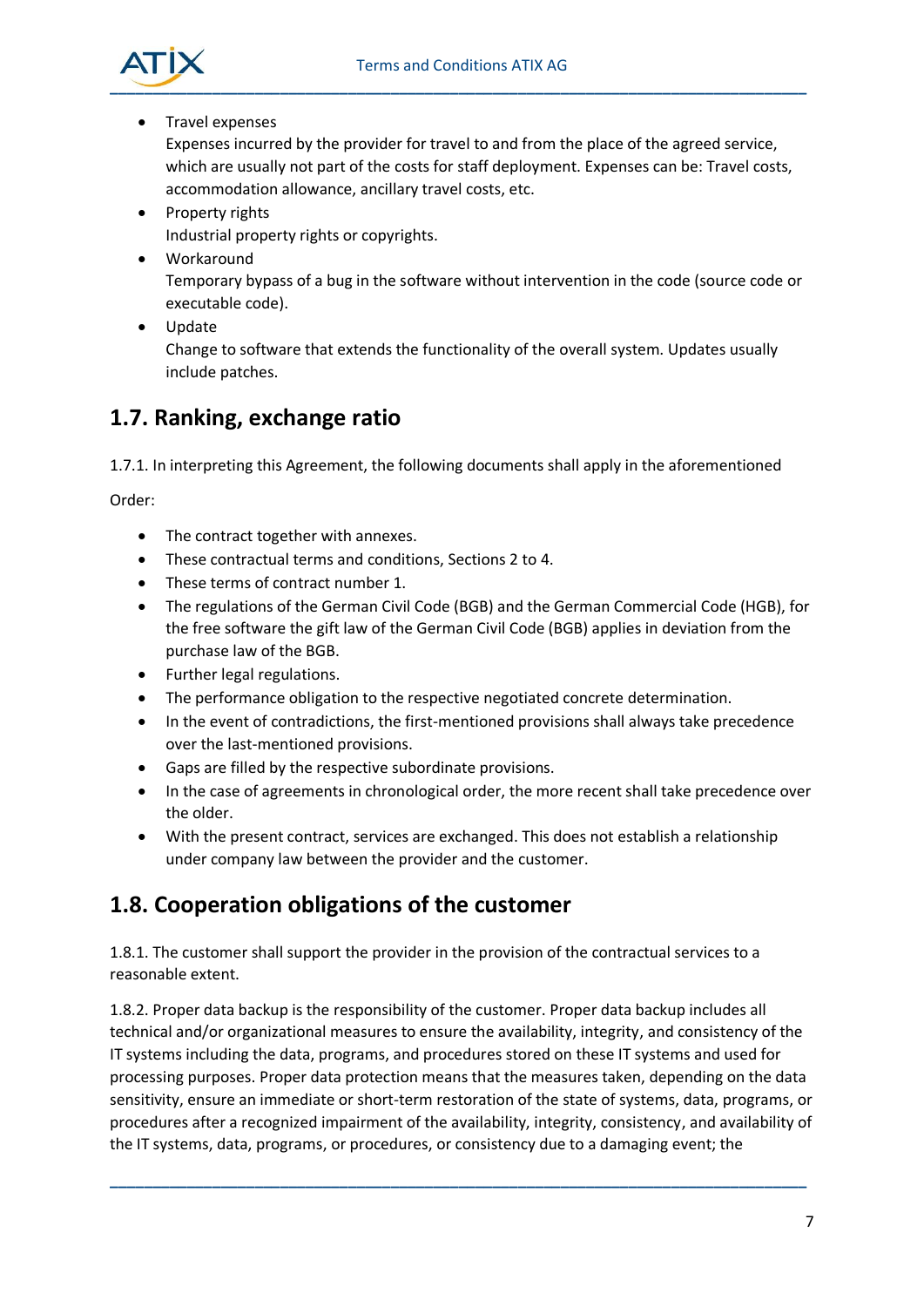

measures shall include at least the production and testing of the reconstructability of copies of the standard software, data and procedures in defined cycles and generations.

1.8.3. When transcribing, isolating, identifying, and reporting errors, the customer must follow the instructions given by the provider.

1.8.4. The customer shall report malfunctions in writing in a comprehensible and detailed form, stating all information relevant for the detection and analysis of the malfunction. In particular, the work steps that led to the occurrence of the malfunction, the appearance, and the effects of the malfunction shall be indicated. The customer shall ensure that expert personnel are available to support the provider.

1.8.5. During necessary test runs, the customer shall be personally present or shall assign competent employees for this purpose who are authorized to judge and decide on errors, function extensions, function shortenings as well as changes to the program structure. If necessary, other work with the computer system must be stopped during the time of the maintenance work.

1.8.6. The customer appoints a responsible contact person. This contact person can make binding decisions for the customer or bring them about immediately and is authorized to make legal declarations in connection with the ATIX Terms of Contract. The contact person is available to the provider for necessary information.

1.8.7. Unless otherwise agreed, the customer shall additionally store all documents, information and data handed over to the provider on its premises in such a way that they can be reconstructed in the event of damage to or loss of data carriers.

1.8.8. The provider may demand additional compensation for its expenses to the extent that:

- He acts on the basis of a report without there being a defect, unless the customer could not with reasonable effort recognize that there was no defect.
- A reported fault is not reproducible or otherwise provable by the customer as a defect.
- Additional expense incurred due to failure to properly fulfill the customer's obligations.

### <span id="page-7-0"></span>**1.9. Assignment of rights**

1.9.1. The customer may assign rights under the contract to third parties only with the prior consent of the provider.

1.9.2. The provider shall be entitled to transfer all obligations and rights to which it is entitled under the contracts to third parties. He will ensure that the customer does not suffer any disadvantages as a result.

1.9.3. The provider is further entitled to have all obligations fulfilled by third parties on behalf. In this case, the provider shall continue to guarantee the proper fulfillment of its contractual obligations to the customer as a contractual partner, and the customer shall accept the service provided as a service of the provider.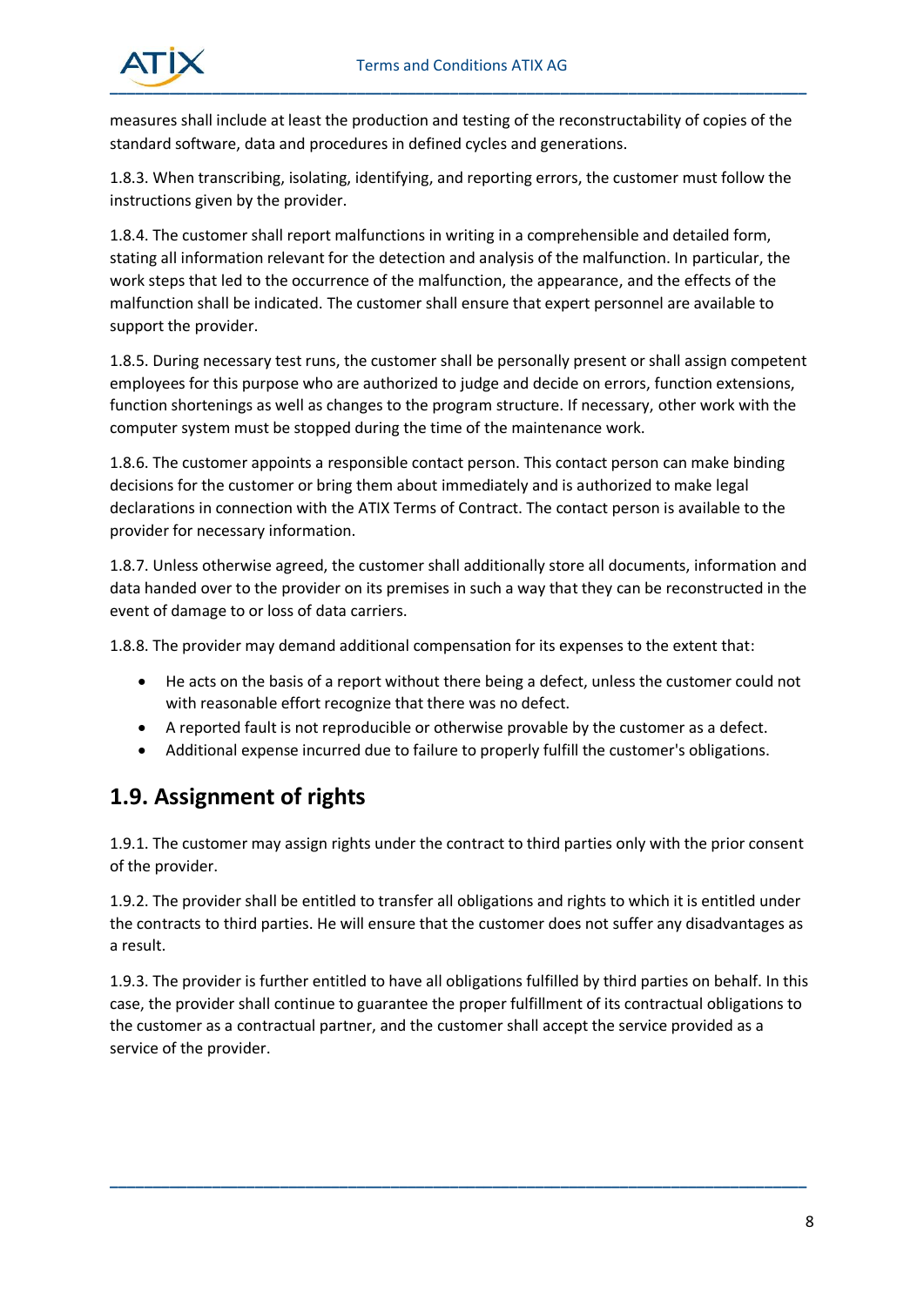

## <span id="page-8-0"></span>**1.10. Confidentiality, duties of care, duties to provide information, rights of control**

1.10.1. Both contracting parties mutually undertake to keep secret from third parties any know-how and trade secrets which they learn about each other during the performance of this contract and any know-how which is not generally known and to oblige their employees accordingly.

1.10.2. The customer shall keep the delivered original data carriers in a place secured against unauthorized access by third parties and shall emphatically instruct their employees to comply with the ATIX contractual conditions as well as the regulations of the copyright.

1.10.3. The customer is not allowed to remove protection mechanisms or protection routines from the program codes.

1.10.4. In order to control the compliance with the ATIX contract conditions, the provider is entitled to an inspection right once a year.

### <span id="page-8-1"></span>**1.11. Reservation of ownership**

1.11.1. In the case of proprietary software, the supplier retains ownership of the software delivered to the customer until full payment of all claims existing at the time of delivery or arising later from this contractual relationship; in the case of payment by check or bill of exchange, until they are honored.

1.11.2. In the event of payment arrears on the part of the customer for which the provider is responsible, as well as in the event of a significant breach of duties of care or custody, the assertion of the retention of title by the provider shall not be deemed to be a withdrawal from the contract, unless the provider expressly notifies the customer of this. Upon assertion of the retention of title by the provider, the customer's right to further use the software shall expire. All program copies made by the customer must be handed over or deleted.

## <span id="page-8-2"></span>**1.12. Liability**

1.12.1. The customer's claims for damages or reimbursement of futile expenses shall be governed by Clause 1.12 without regard to the legal nature of the claim.

1.12.2. The provider shall be liable without limitation for damages resulting from injury to life, body or health caused by a negligent breach of duty by the provider or an intentional or negligent breach of duty by a legal representative or vicarious agent of the provider.

1.12.3. In the case of other liability claims, the provider shall be liable without limitation only in the absence of the guaranteed quality and for intent and gross negligence also of its legal representatives and executive employees. The provider shall only be liable for the fault of other vicarious agents to the extent of the liability for slight negligence according to section 1.12.4.

1.12.4. The provider shall only be liable for slight negligence if an obligation is breached, compliance with which is of particular importance for achieving the purpose of the contract (cardinal obligation). In the event of a breach of a cardinal obligation, liability shall be limited to five times the rental fee or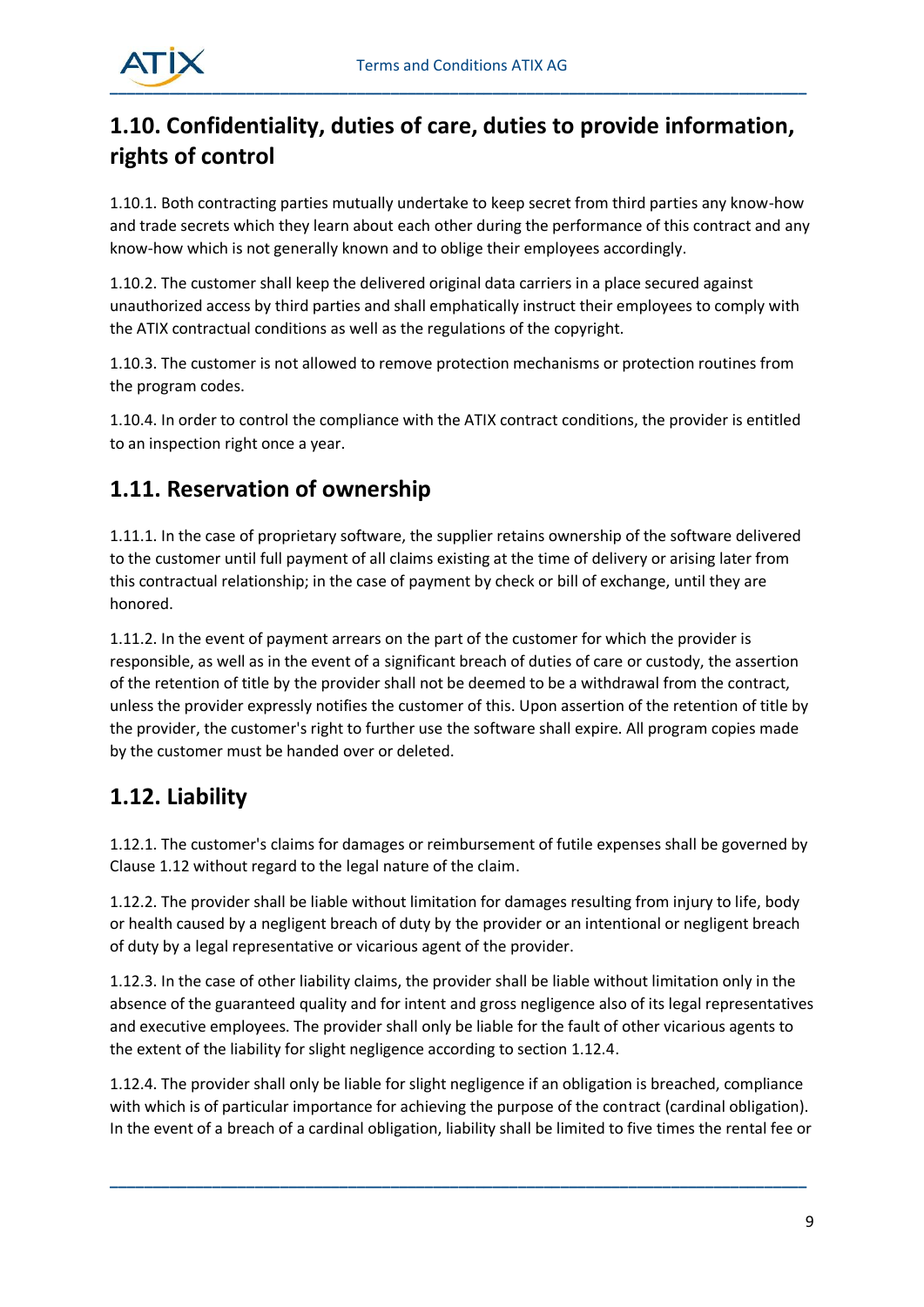

the monthly fee, if a monthly fee has been agreed, as well as to damages that can typically be expected to occur.

1.12.5. Liability for data loss shall be limited to the typical recovery costs that would have been incurred if back-up copies had been made regularly and in accordance with the risk.

1.12.6. The above provisions shall also apply in favor of the provider's employees.

1.12.7. The liability according to the product liability law remains unaffected (§ 14 ProdHG).

#### <span id="page-9-0"></span>**1.13. Duty to examine and reprimand**

1.13.1. The customer shall inspect delivered software including the documentation within 8 working days after delivery, in particular with regard to the completeness of the data carriers and manuals as well as the functionality of basic program functions. Defects that are found or can be found in this process must be reported to the provider in writing within a further 8 working days. The notice of defects must include a description of the defects to the best of the provider's ability.

1.13.2. Defects which cannot be detected within the scope of the proper inspection described must be notified within 8 working days after discovery in compliance with the notification requirements set out in Clause 1.13.1.

1.13.3. In the event of a breach of the duty to inspect and give notice of defects, the software shall be deemed to have been approved in view of the defect in question.

### <span id="page-9-1"></span>**1.14. Third-party property rights**

1.14.1. The provider has verified that the Software is free of third-party rights that restrict or exclude use in accordance with the contractually agreed scope at the time the contract is concluded.

1.14.2. The customer shall not remove existing markings, property right notices or proprietary notices of the provider in the software and on the hardware, but shall also include them in copies made, if applicable. The provider shall indemnify the customer against all claims of third parties against the customer arising from the infringement of property rights in programs developed and provided by the provider in their contractual version. The occurrence of this liability requires that the customer does not make any written or oral statements to the third-party about the infringement of property rights, in particular does not acknowledge any rights or facts and does not assume any liability. In addition, the customer may not combine the software with third-party software without the prior written consent of the provider and in no case have used the software contrary to its intended purpose.

1.14.3. The provider shall be entitled to carry out any necessary software or hardware changes at the customer's premises at its own expense on the basis of third-party property right claims. The customer cannot derive any contractual rights from this. The customer shall inform the supplier immediately and in writing if he is made aware of any infringement of industrial property rights and copyrights by a product supplied by the supplier.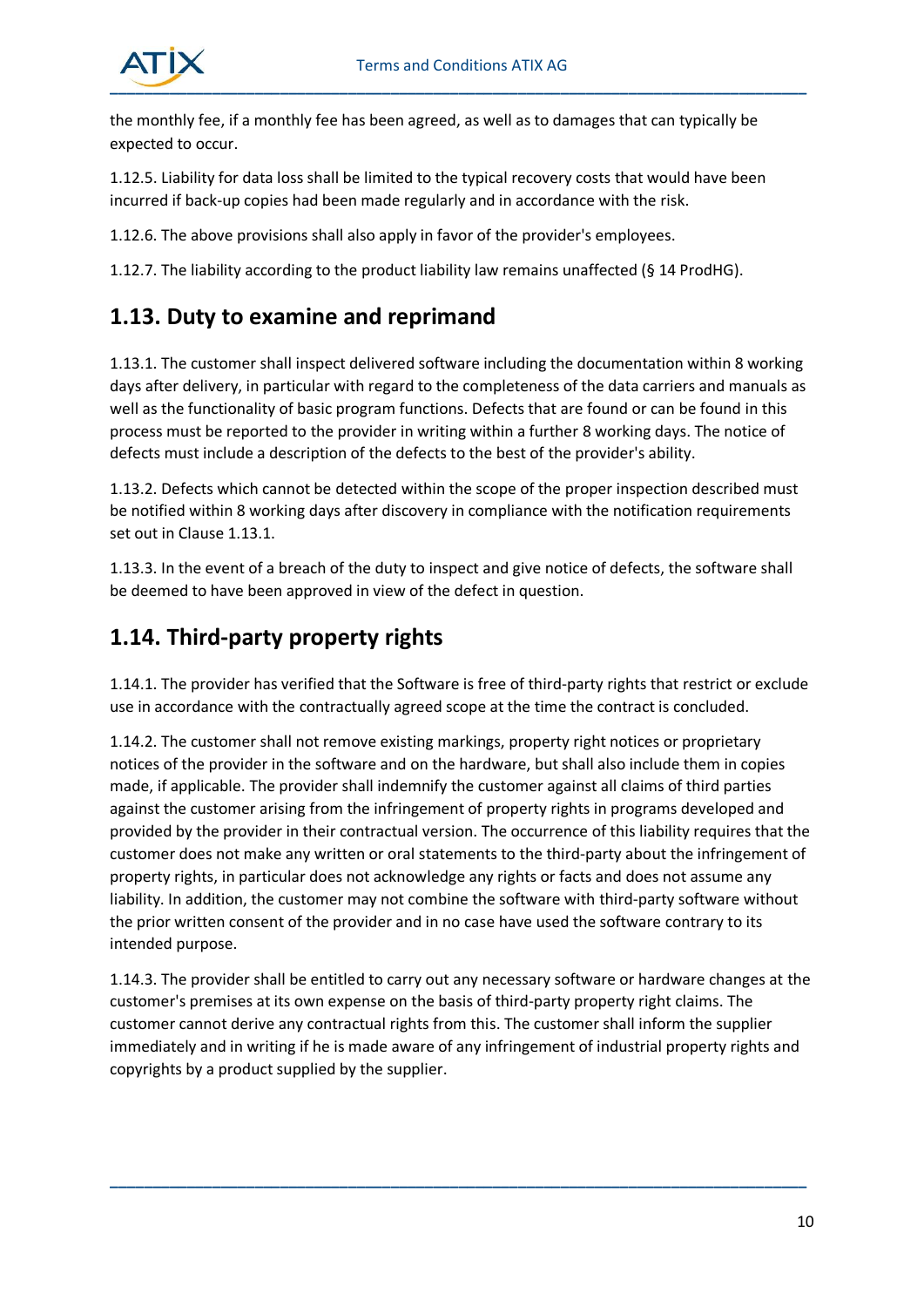

### <span id="page-10-0"></span>**1.15. Delivery**

1.15.1. Both contractual partners undertake to inform the other contractual partner immediately of any changes of address/fax number. A legal act shall be deemed to have been performed if it has demonstrably been sent by a contractual partner to the above-mentioned address/fax number or to an updated address/fax number and could not be received there because the address/fax number has changed in the meantime and notification of this has not been made.

### <span id="page-10-1"></span>**1.16. Applicable law**

With regard to all legal relationships arising from this contractual relationship, the contracting parties agree that the laws of the Federal Republic of Germany shall apply to the exclusion of the UN Convention on Contracts for the International Sale of Goods.

### <span id="page-10-2"></span>**1.17. Jurisdiction**

1.17.1. If the customer is a merchant within the meaning of the German Commercial Code, a legal entity under public law or a special fund under public law, Munich is agreed as the place of jurisdiction for all disputes arising in the course of the execution of this contractual relationship.

### <span id="page-10-3"></span>**1.18. General contractual provisions**

1.18.1. Verbal collateral agreements have not been made by the contracting parties. Subsequent supplements or amendments to the concluded agreements must be made in writing. A verbal waiver of the written form is excluded.

1.18.2. The contract shall remain binding in its remaining parts even if individual provisions are legally invalid. This shall not apply if adherence to the contract would represent an unreasonable hardship for one party.

1.18.3 If contractual documents of ATIX are used in a language other than German and no special agreements have been made in these individual documents, only the respective original document in German language is legally effective in any case.

## <span id="page-10-4"></span>**1.19. Unit of measurement and acquisition requirements for ATIX software**

1.19.1. ATIX sells Subscriptions that entitle the customer to receive Software, Software Maintenance and/or Support from ATIX during the term of the Subscription (generally one year or three years). In the appendix to these ATIX contract conditions (appendix support model orcharhino) the "Subscription Services" provided by ATIX are described.

1.19.2. The number of required Subscription Units is defined by the number of systems (physical or virtual server) on which ATIX Software is deployed, installed, used or executed. One Subscription Unit is required per system.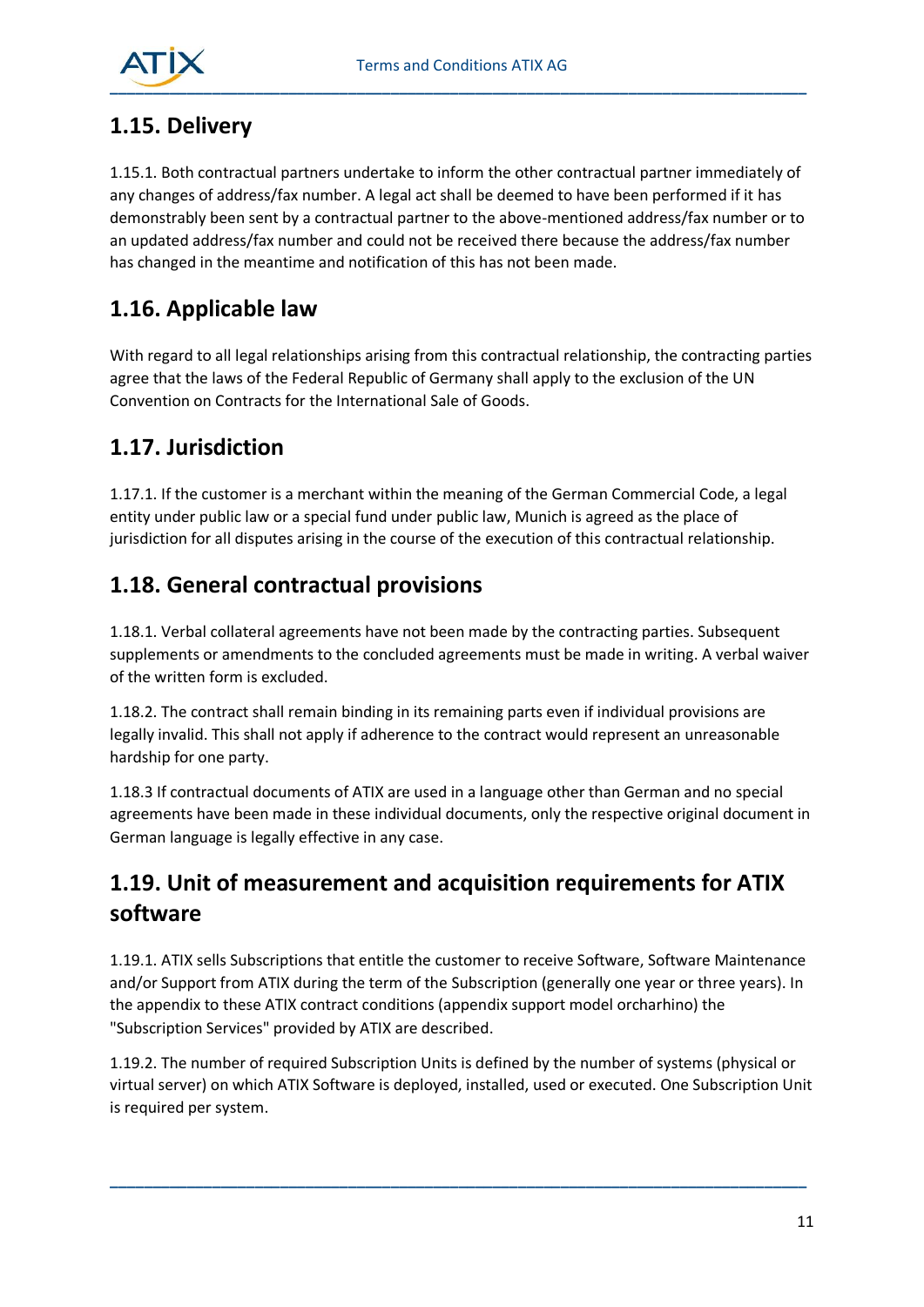

1.19.3. The customer is obliged to notify ATIX (or business partners from whom the customer has purchased the software, software maintenance or support) immediately if the actual number of units of software, software maintenance or support used by the customer exceeds the number of units for which the customer has paid the respective fees. Customer shall include in its notice the number of additional Units and the respective date on which such Units were first used. ATIX (or its business partners) will invoice Customer for the applicable Units, and Customer will be obligated to pay for such Units no later than thirty (30) days after the date of the invoice.

1.19.4. ATIX or ATIX's designated representative shall have the right during the term of the Agreement and for one (1) year thereafter to inspect the customer's facilities and records to determine whether the Agreement is being complied with by the customer. Such inspection shall take place only during the customer's normal business hours and shall be announced in writing by ATIX at least ten (10) days in advance. ATIX shall notify Customer of any non-compliance, specifying the number of unreported Software, Software Maintenance and Support Units. From the date of such notice, Customer shall have fifteen (15) days to make payments to ATIX for the applicable Software, Software Maintenance and Support provided for unreported units. In addition, if the number of unreported units used by Customer exceeds the number of units paid by Customer by more than five percent (5%), Customer shall pay to ATIX the cost of such review.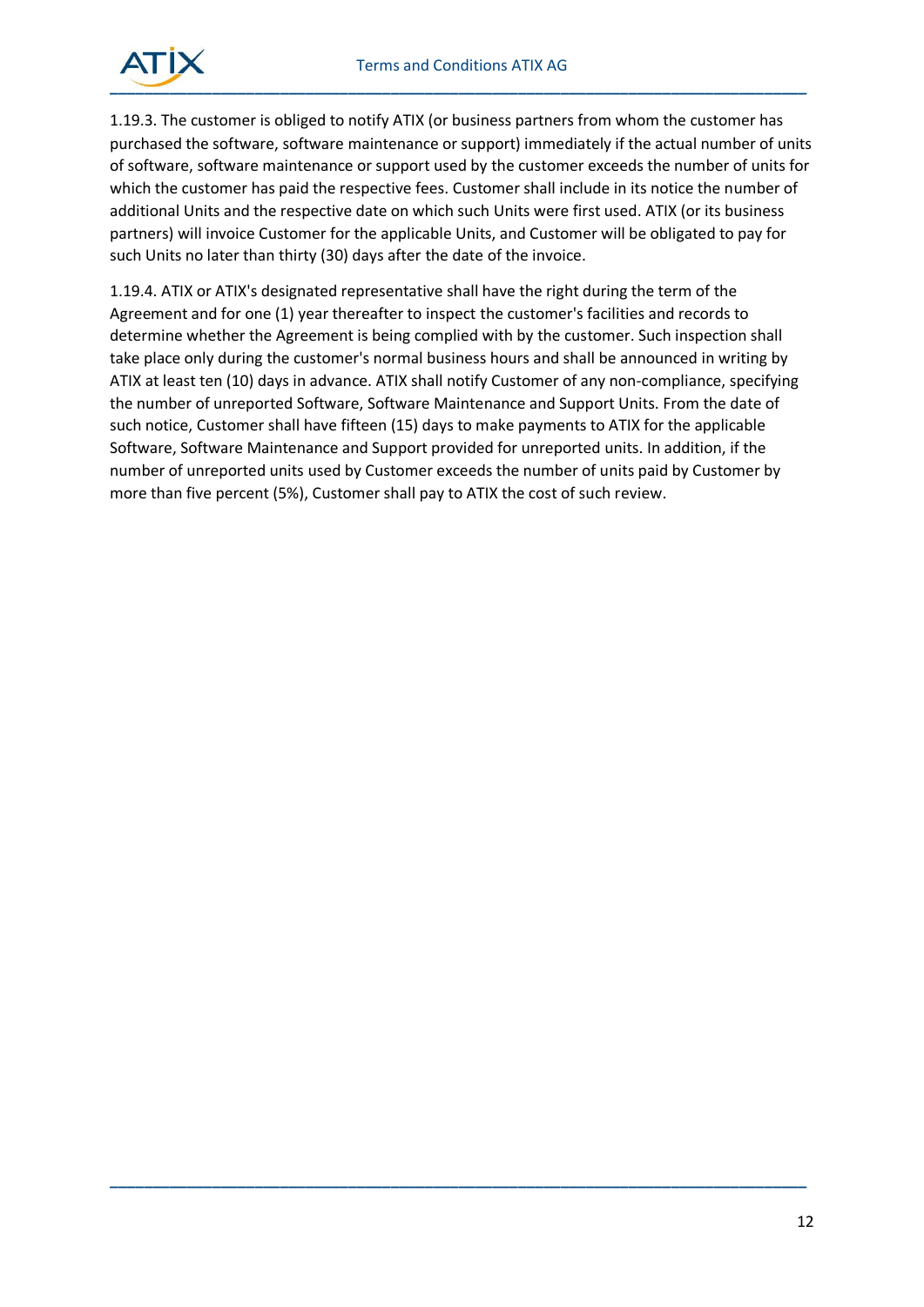

## <span id="page-12-0"></span>**2. Regulations for licenses**

#### <span id="page-12-1"></span>**2.1. System requirements**

2.1.1 For the use of the software, the system requirements published by the provider must be met by the customer. Otherwise, error-free use of the software is not possible.

### <span id="page-12-2"></span>**2.2. Contract terms for free software**

2.2.1 Some individual packages are free software, if this is expressly indicated by the provider. Such software is subject to licensing conditions that permit, among other things, free modification, copying and distribution. The license conditions of the free software apply to the customer and must be observed by him.

2.2.2 The provider is entitled, insofar as the license conditions of the free software permit, to offer individual packages and software both as free software and as proprietary software. The respective contractual conditions to which reference is made in the context of the contract shall then apply.

2.2.3 With a license the provider grants the customer the right to use the software within the scope of the license itself and within the scope of these ATIX contract conditions. The license conditions of the free software are not limited or changed by this license agreement. All additional rights to individual packages, which result from the license conditions to these packages, are expressly not limited by this. Additional rights are not granted.

2.2.4 Any use of the Free Software contrary to these ATIX Terms and Conditions immediately terminates the rights of use of the offending party.

2.2.5 Die The liability and warranty of the provider are limited to intent and gross negligence.

### <span id="page-12-3"></span>**2.3. Rights of use for non-free ATIX software**

2.3.1 The customer may reproduce the Software that is not free software pursuant to Section 1.6.1 to the extent that the respective reproduction is necessary for the use of the Software. Necessary reproductions include in particular the installation of the software from the original data carrier to the mass storage of the hardware used as well as the loading of the software into the working memory.

2.3.2 In addition, the customer may make a copy for backup purposes. However, in principle only one backup copy may be made and kept. This backup copy shall be marked as such of the software and shall be provided with the manufacturer's sticker enclosed with the program documentation.

2.3.3 If, for reasons of data security or to ensure a quick reactivation of the computer system after a total failure, the regular backup of the entire data stock including the computer programs used is indispensable, the customer may make backup copies in the number that is absolutely necessary. The data carriers concerned shall be marked accordingly. The backup copies may only be used for purely archival purposes.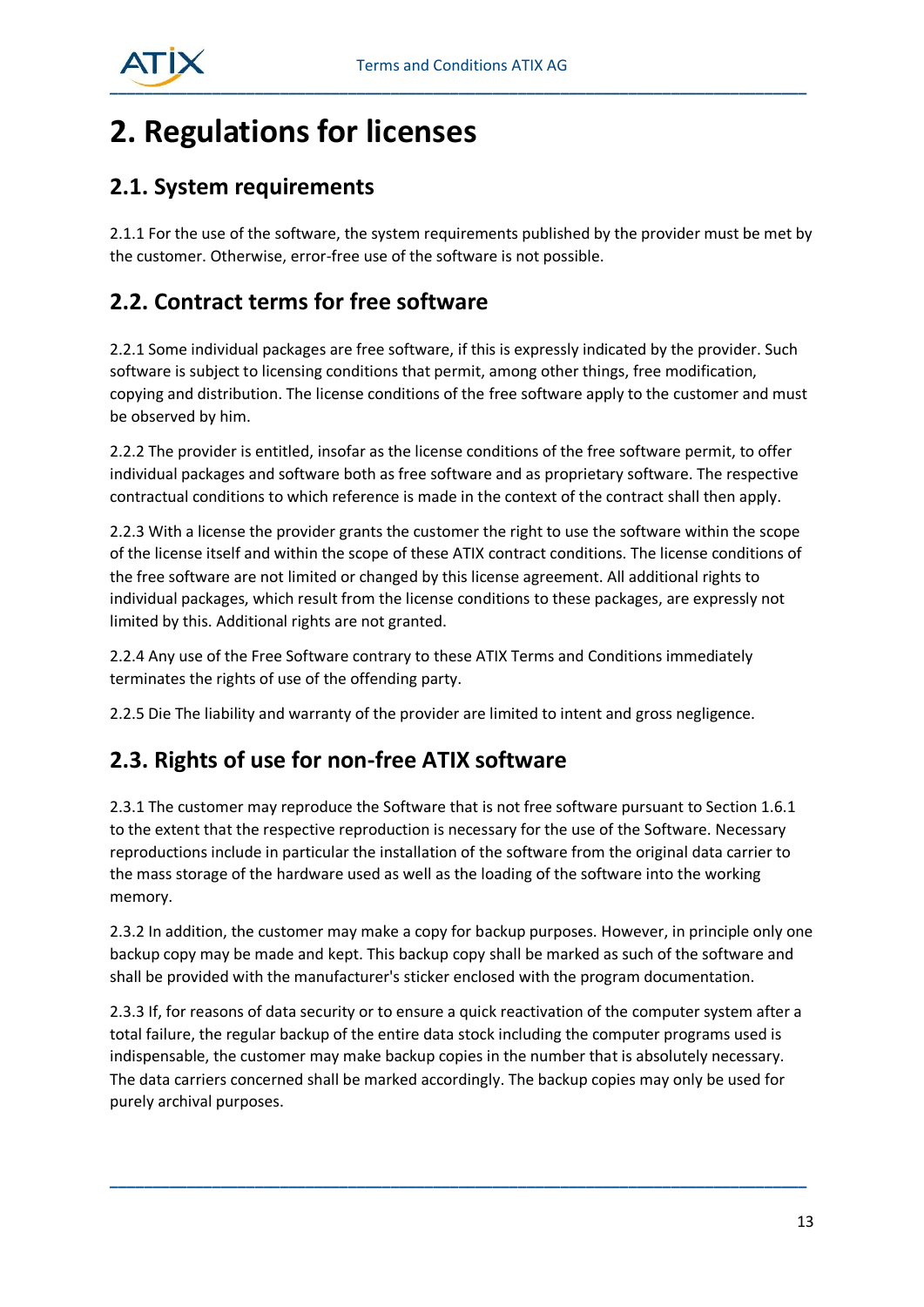

2.3.4 The customer is obliged to prevent unauthorized access by third parties to the software as well as the documentation by taking suitable precautions. The delivered original data carriers as well as the backup copies shall be kept in a place secured against unauthorized access by third parties. The customer's employees shall be emphatically instructed to comply with the present ATIX contractual terms and conditions as well as with the provisions of the copyright law.

2.3.5 The customer is not allowed to make further copies, which also includes the output of the program code to a printer.

2.3.6 The customer may use the software on any hardware available to him. However, if the customer changes the hardware, he must delete the software from the hardware previously used.

2.3.7 Simultaneous storage, stocking or use on more systems than licensed is not permitted. If the customer wishes to use the software on more than one system at the same time, for example on more than one server or in more than one virtual instance, he must purchase the corresponding number of licenses. If the license limits the number of systems or users accessing the software or the number of systems or users managed by the software, the same shall apply.

2.3.8 The customer may not use the software in medical areas, power plants or in the area of traffic engineering without special written permission of the provider. The provider expressly points out that the Software is not suitable for use in systems on which the preservation of human life depends with regard to stability and reliability properties.

2.3.9 The retranslation of the program code provided into other code forms (decompilation) as well as other types of reverse engineering of the various production stages of the software, including program modification, are permissible for the customer's own use, in particular for the purpose of eliminating errors or expanding the scope of functions. The customer's own use within the meaning of this provision includes in particular the customer's private use. In addition, the customer's own use shall also include use for professional or commercial purposes, provided that it is limited to the customer's own use or that of its employees and is not intended to lead to commercial exploitation in any way.

2.3.10 The relevant actions under the preceding paragraph may only be entrusted to commercially operating third parties who are in a potential competitive relationship with the provider if the provider does not wish to make the desired program changes in return for an appropriate fee. The provider shall be granted a sufficient period of time to review the transfer of the order and shall be informed of the name of the third-party.

2.3.11 Insofar as the aforementioned actions are undertaken for commercial reasons, they are only permissible if they are indispensable for the creation, maintenance or functioning of an independently created interoperable program and the necessary information has also not yet been published or is otherwise accessible, for example can be requested from the provider. Copyright notices, serial numbers, and other features serving to identify the program may not be removed or changed under any circumstances. The same applies to the suppression of the screen display of corresponding features.

2.3.12 The customer may permanently sell or give away the software including the user manual and other accompanying material to third parties, provided that the acquiring third-party agrees to the continued validity of these ATIX Terms and Conditions also towards him. In case of passing on, the customer has to hand over all program copies including possibly existing backup copies to the new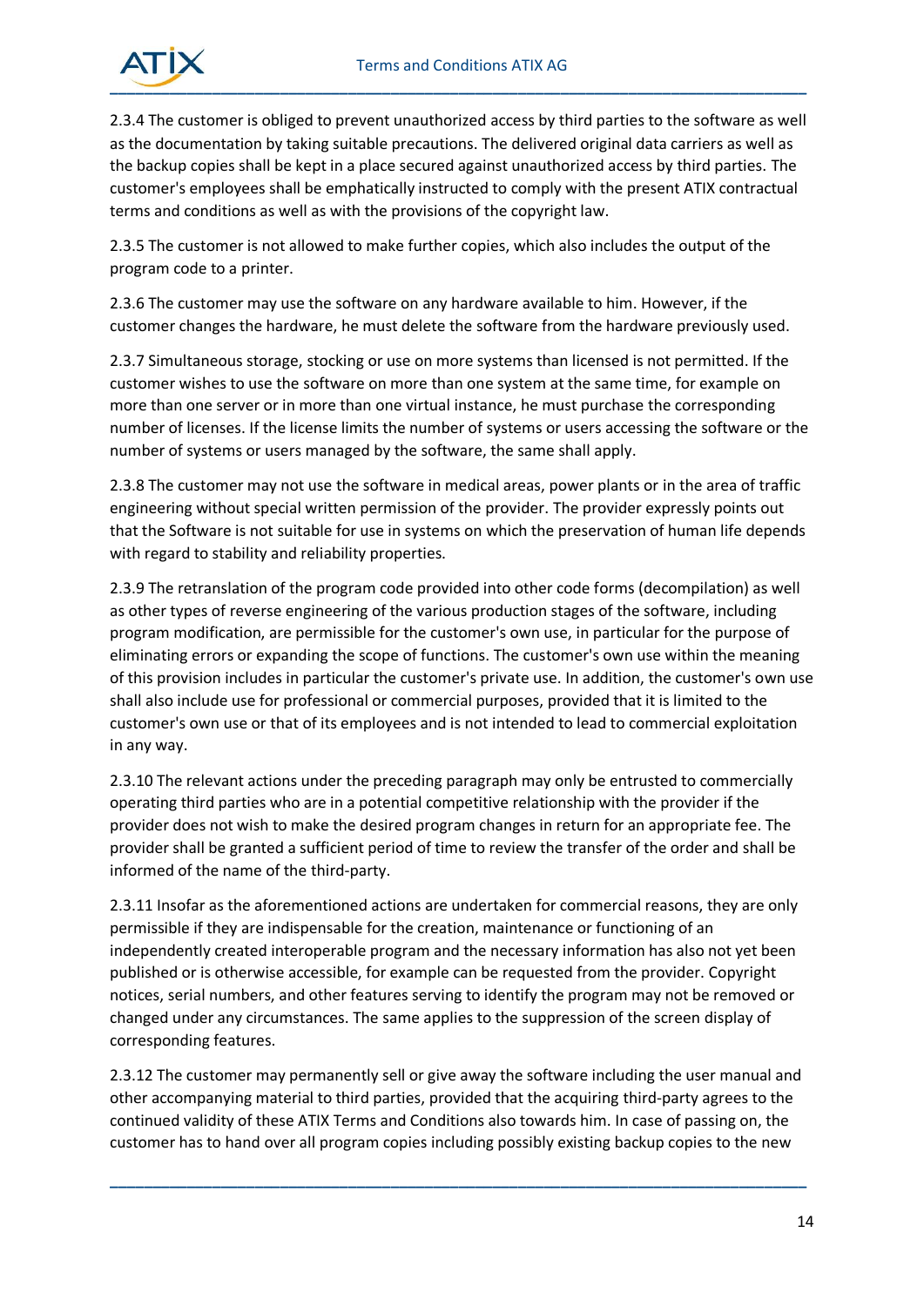

customer or to destroy the copies not handed over. As a result of the transfer, the right of the old customer to use the program expires. He is obliged to inform ATIX about the name and address of the new customer.

2.3.13 The customer may transfer the software including the user manual and other accompanying material to third parties for a limited period of time, provided that this is not done by way of renting for commercial purposes or leasing and the third-party agrees to the continued validity of these ATIX Terms and Conditions also towards him and the transferring customer transfers all program copies including any existing backup copies or destroys the copies not transferred. For the time of the surrender of the software to the third-party the surrendering customer has no right to use the program himself. Renting for commercial purposes or leasing is not permitted.

2.3.14 The customer may not provide the software to third parties if there is reasonable suspicion that the third-party will violate the terms of the contract, in particular make unauthorized copies. This shall also apply with regard to employees of the customer.

2.3.15 The customer is not allowed to remove protection mechanisms or protection routines from the program codes. Regardless of the value of the provided software, the customer is obliged to notify the provider in writing of the removal of a protection mechanism for monitoring compliance with the ATIX contractual conditions from the program code.

#### <span id="page-14-0"></span>**2.4. Claims for defects**

2.4.1 Defects of the delivered ATIX software (material defects and defects of title) including the manuals and other documents will be remedied by the supplier within the defect liability period of one year starting with the delivery after corresponding notification by the customer. This shall be done at the supplier's option by removal of the defect (subsequent performance) or by delivery of a defect-free Software and/or other ATIX documents (replacement delivery). If the software must be returned to the provider for the purpose of supplementary performance or replacement delivery, the customer shall bear the transport costs incurred for this.

2.4.2 In all other respects, the statutory provisions on claims for defects shall apply.

#### <span id="page-14-1"></span>**2.5. Third Party Software License Terms**

2.5.1 Insofar as third-party software is used, express reference is made to the respective license terms of the third-party provider. The provider shall provide these license terms in advance upon request. A change of the license conditions of third parties is not made by this license agreement and is not intended.

### <span id="page-14-2"></span>**2.6. Duration of the rights of use**

2.6.1 Unless otherwise contractually agreed, the rights of use are granted to the customer for an indefinite period of time.

2.6.2 The right of the customer to use the software and the accompanying material expires, if the customer violates the ATIX contract conditions specified in this contract.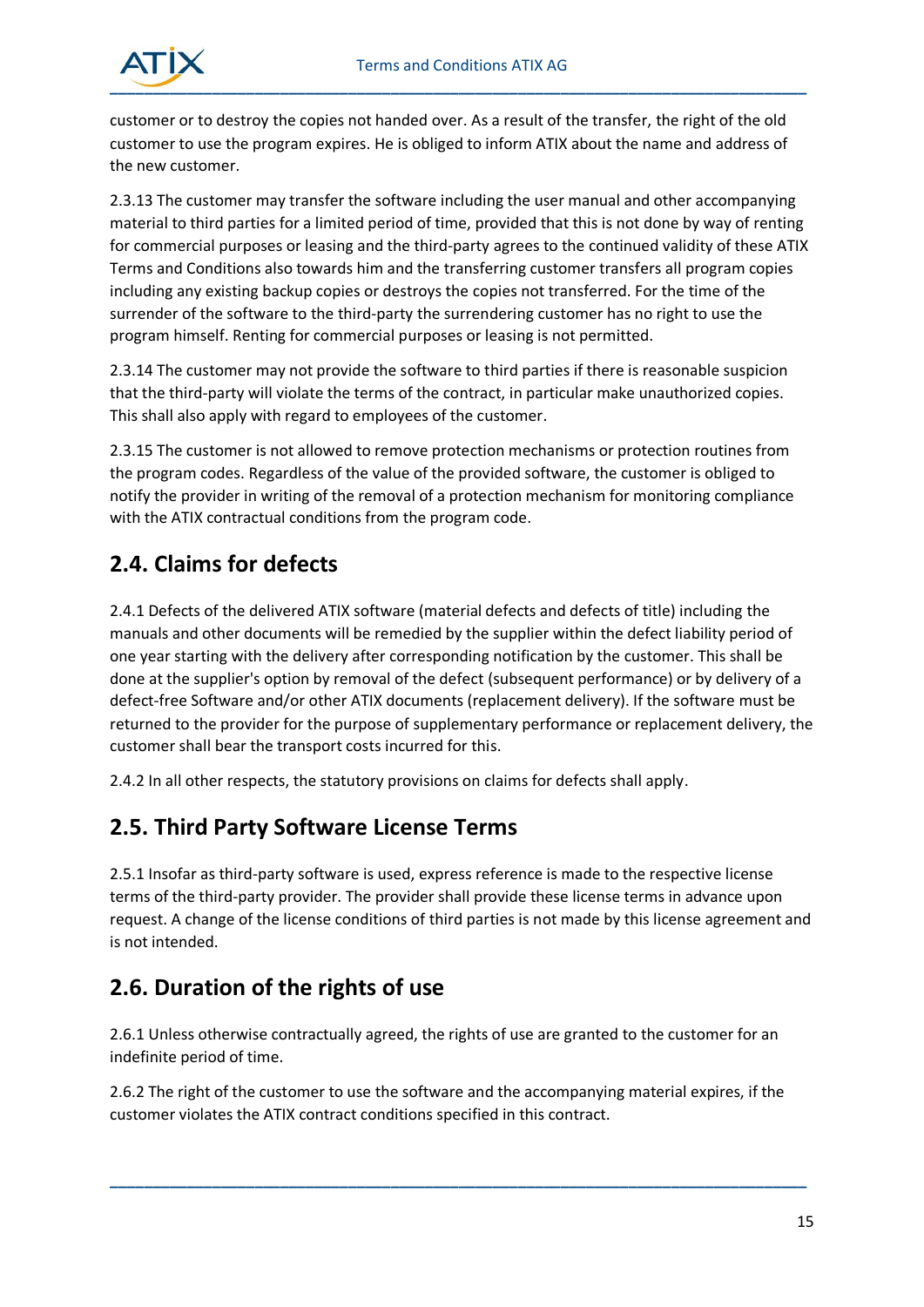

2.6.3 In case of termination of the contract, the customer is obliged to return the original data carriers and all copies of the data carriers as well as to remove the software and all files created with its help on the computer unit so completely that they cannot be recovered.

2.6.4 The proper use of the software and the accompanying material is a condition for the rights of use granted according to these ATIX Terms of Contract. If the customer violates this, their right of use ends without the need to terminate the contract.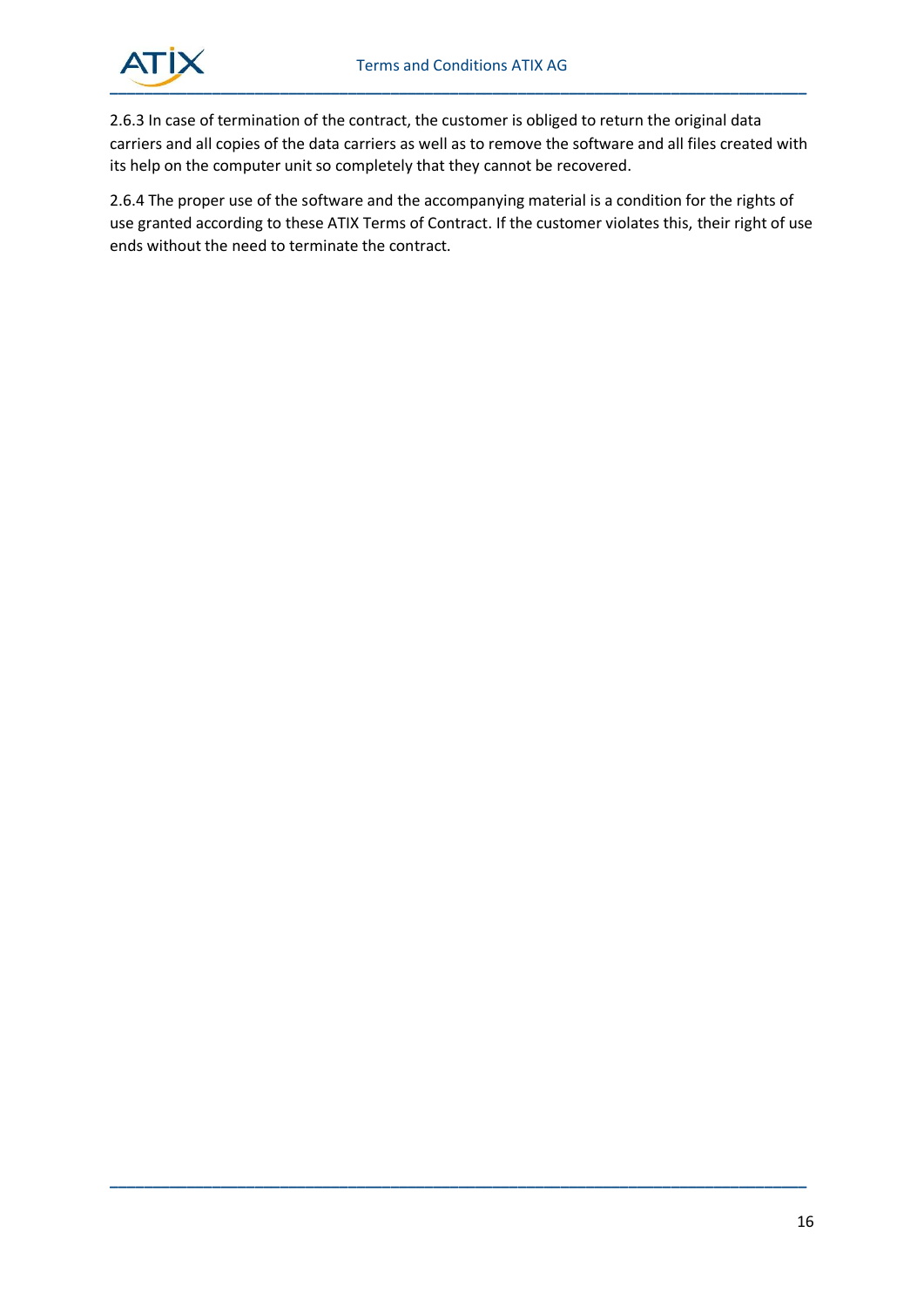

## <span id="page-16-0"></span>**3. Regulations for software maintenance orcharhino**

### <span id="page-16-1"></span>**3.1. Subject of the contract, definitions**

3.1.1 Software maintenance is included in an orcharhino Subscription that includes software maintenance services.

3.1.2 The provider shall take over the maintenance of the Software on the hardware, hardware platform or virtual platform specified in more detail in the contract form, if applicable, for the contractually agreed term. The version of the software agreed in this contract shall be maintained, taking into account the previous maintenance services provided up to the time of the current maintenance service.

3.1.3 If the customer does not use the software in accordance with the system environment, he shall not be entitled to any agreed maintenance services. System environment is the hardware/virtual platform specified by the provider that is required for the software to run.

3.1.4 If the customer does not use the software in accordance with the usage rights agreements of the software transfer contract (license agreement), he is not entitled to the maintenance services.

3.1.5 The provider shall be notified in writing of the change of installation and installation location. Additional costs arising from the change of the installation location shall be borne by the customer.

3.1.6 Maintenance of computer hardware is not covered by this contract.

#### <span id="page-16-2"></span>**3.2. Software maintenance services**

3.2.1 Software maintenance includes the provision of patches and updates, but not installation of software, patches or updates and no support and consulting services. Such services can be obtained from the provider via separate agreements.

3.2.2 The provider shall provide the customer with certain new versions of the maintenance software in order to keep it up to date and to prevent malfunctions. For this purpose, the provider shall provide the customer with updates of the maintenance software with technical modifications and improvements as well as minor functional extensions and improvements. Furthermore, the provider shall provide the customer with patches with corrections to the maintenance software and other workarounds for possible malfunctions. These new versions of the Maintenance Software are collectively referred to as "New Versions". In addition, ATIX may from time to time provide upgrades with significant functional enhancements or successor products, which the customer may use within the scope of their license agreement concluded with ATIX, provided that he has a current Maintenance Agreement. In individual cases the right to use upgrades or new versions may be excluded.

3.2.3 The Supplier shall make the new versions of the software available to the customer. The customer shall examine new versions without undue delay and shall immediately give notice of any recognisable defects, for which § 377 HGB (German Commercial Code) shall apply accordingly. Faults and defects shall be treated and reported according to these ATIX contractual conditions. As far as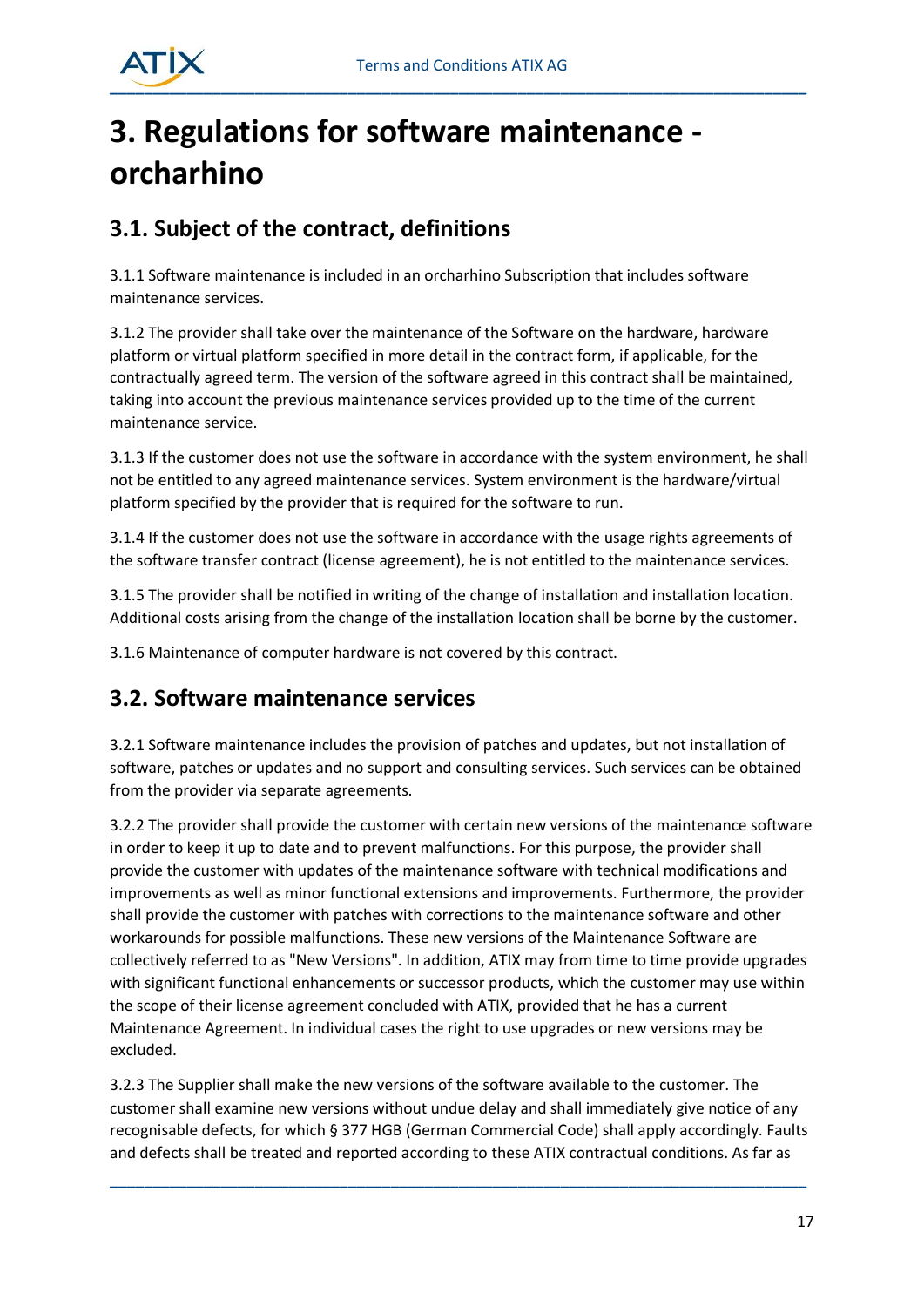

the supplier has provided the customer with a new version, he shall also continue to maintain the previous version for a reasonable transition period, which as a rule shall not exceed three months. Due to the new versions the customer shall only have claims for defects if reported defects are reproducible or otherwise provable by the customer.

3.2.4 The provider's care services include the following services in detail:

- The services to be provided by the provider shall include the provision of patches and updates to the customer during the term of the contract. The provider shall provide patches to the customer when they are available at the customer's premises ready for use and tested. The customer has no claim to patches and/or updates being provided at or within specific time periods.
- The provider shall use its best efforts to provide patches to correct serious errors in the Software. However, the customer expressly acknowledges that no specific response time and/or no regular intervals for the release of updates or patches are promised with this Maintenance Agreement. The customer shall have no claims based on a delay in the provision of updates or patches. The customer acknowledges that patches and updates can only be tested by the provider for standard installations. In particular, no side effects can be tested that have been carried out by modifying packages or manually changing configuration files past the mechanisms provided by the software. A promise that a particular patch or update will leave the functioning of the software unchanged in every situation is expressly not given.
- The provider shall make patches and/or updates available to the customer by providing them on a server accessible via the Internet. With each patch and/or update, the customer will receive instructions describing the installation. The dispatch of installation media in which the patches and/or updates are integrated shall only take place on request and for an additional fee.

3.2.8 The provider's contractual care services do not include the following:

- Consultations with the client.
- Maintenance services that become necessary due to the use of the software on another hardware system/virtual system or under another operating system.
- Maintenance services following an intervention by the customer in the program, parts of the program or the program code of the software. Intervention is, among other things, the nonfunctional use of the program or user errors.
- Maintenance services with regard to the cooperation of the contractual software with other computer programs which are not the subject of the maintenance contract.
- Service and/or installation and travel expenses on site at the customer's premises. On-site maintenance services shall be remunerated in accordance with the current price list.
- Obligation to analyze and eliminate problems for all previous program corrections after delivery of a new program correction. Maintenance services do not replace training and instruction in the program.

3.2.9 The provider shall grant the customer a right of use to the programs or program parts delivered as an update/patch in fulfillment of this Agreement to the extent of the right of use to the program with which they are intended to be used or which they are intended to replace.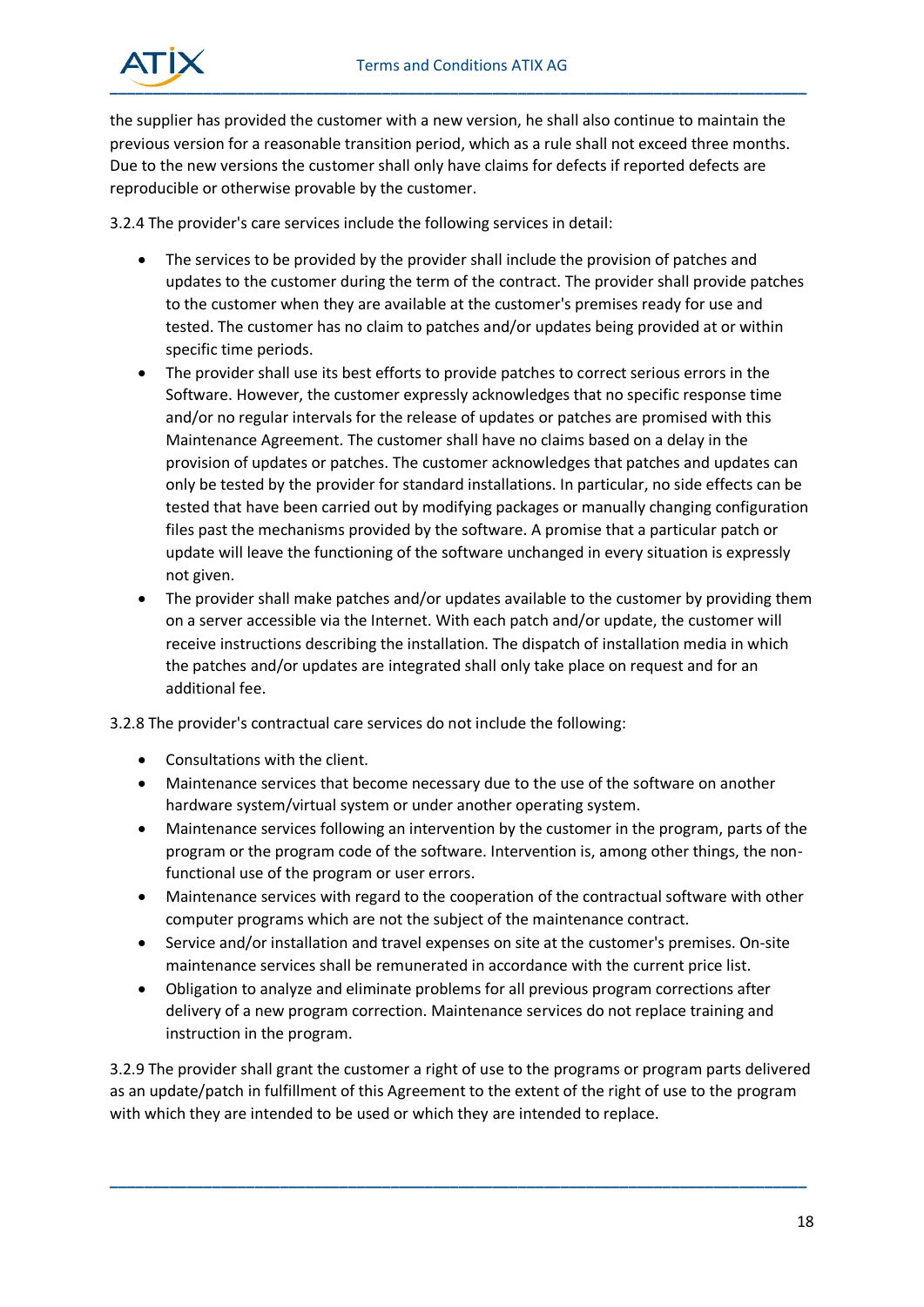

3.2.10 The right to use the programs that are technically replaced by the delivered programs expires within two weeks after the customer productively uses the delivered programs, but no later than one calendar month after receipt of the delivered programs by the customer.

3.2.11 Unless otherwise contractually agreed, the following shall apply to the hotline: The hotline shall accept inquiries via the ticket system during the provider's normal business hours. The hotline shall process proper inquiries in the normal course of business and answer them as far as possible. The hotline may refer to documentation and other training resources for the maintenance software available to the customer for the purpose of answering. If it is not possible for the hotline to respond or to respond in a timely manner, the provider shall forward the inquiry for processing, in particular inquiries regarding maintenance software not produced by the provider. Further services of the hotline, such as other response times and deadlines as well as on-call services or on-site assignments of the provider at the customer's premises shall be expressly agreed upon in advance.

#### **3.3 Remuneration**

3.3.1 The annual care fee applies regardless of whether and how often the services are used in accordance with the contractual agreements. After one year, the provider can adjust the care fee to the general price development. If the increase in the care fee is more than 10%, the customer may terminate the contractual relationship.

3.3.2 The provider is entitled to terminate the care contract without notice if the customer is more than one month in arrears with the payment of the care fee. This also applies if insolvency proceedings have been opened against the customer's assets or an application for the initiation of insolvency proceedings has been filed.

### **3.4. Contract term and notice periods**

3.4.1 Unless otherwise contractually agreed, the care contract is concluded for a period of one year. It is automatically renewed for another year if it is not terminated in writing with a notice period of 3 months to the end of the respective contract term.

3.4.2 The right to terminate for cause without notice remains unaffected.

3.4.3 Notice of termination must be given in writing. If the notice of termination is sent by registered mail, this registered mail shall also be deemed to have been received if an attempt at delivery has been fruitless and a delivery message has been left for the recipient.

### <span id="page-18-0"></span>**3.5. Legal consequences in the event of default**

3.5.1 If the maintenance service is not provided in accordance with the contract and the provider is responsible for this, he is obliged to provide the maintenance service in accordance with the contract within a reasonable period of time without additional costs for the customer. The prerequisite is a complaint by the customer, which must be made immediately, at the latest within 2 weeks after knowledge. If the contractual provision of the maintenance service is not successful in essential parts for reasons for which the provider is responsible, even within a reasonable grace period to be expressly set by the customer, the customer shall be entitled to terminate this contract without notice.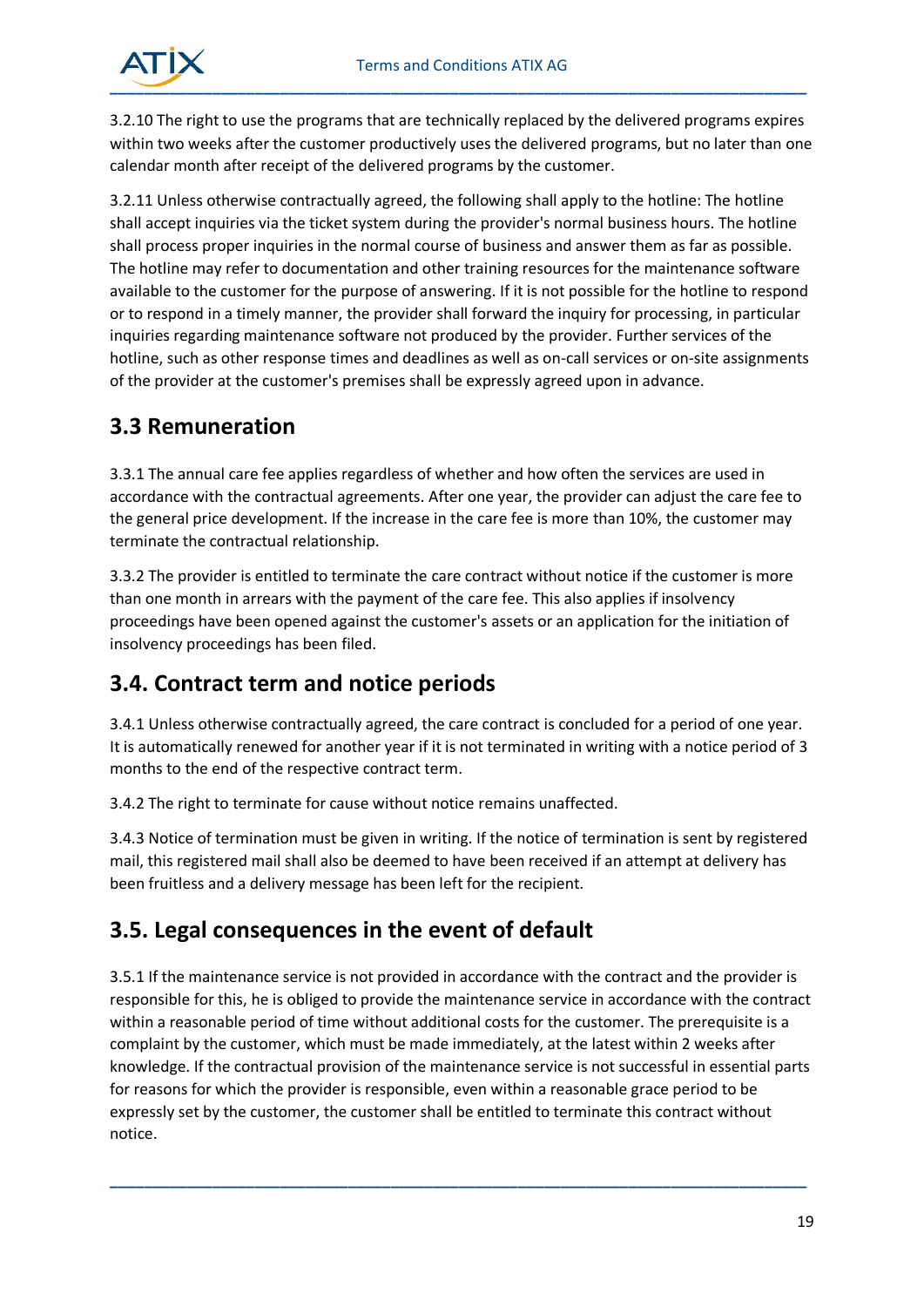

3.5.2 In the event of termination without notice pursuant to Section 3.5.1, the provider shall be entitled to remuneration for the services provided up to the effective date of termination. The remuneration shall only be waived for those services for which the customer proves within 4 weeks after the declaration of termination that they are not usable and of no interest to him.

3.5.3 The right to extraordinary termination for another important reason remains unaffected. In this case, the provider shall be entitled to remuneration for the services provided until the termination takes effect. The remuneration shall only be waived for those services for which the customer demonstrates within 4 weeks after declaration of termination that they are of no interest to him.

### <span id="page-19-0"></span>**3.6. Additional services**

3.6.1 If a maintenance service provided due to a malfunction report does not fall under the provider's contractually owed service obligation, the provider shall be entitled to remuneration in accordance with its currently valid price list.

3.6.2 At the customer's request, the provider shall perform maintenance services not covered by the contract within the scope of what is reasonable in return for reasonable remuneration, insofar as these can be performed within the scope of the provider's normal business operations.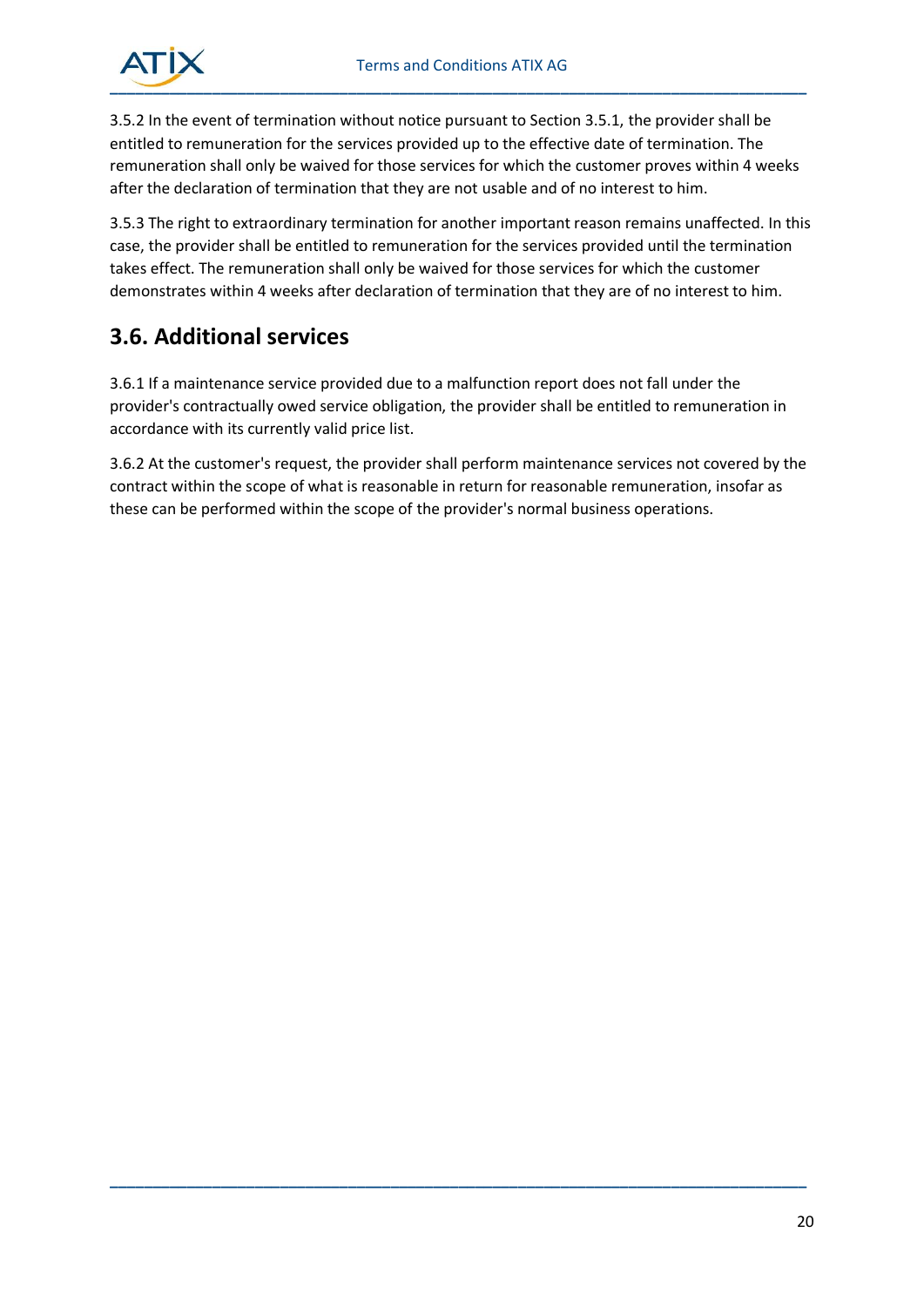

## <span id="page-20-0"></span>**4. Support regulations - orcharhino**

### <span id="page-20-1"></span>**4.1. Reference to point 3**

4.1.1 The provisions set forth in Clause 4 shall apply to support services. In addition, the provisions of Clause 3 shall apply if no special provisions have been agreed in Clause 4.

#### <span id="page-20-2"></span>**4.2. Subject of the contract**

4.2.1 Support is included in an orcharhino subscription that includes support services.

4.2.2 The provider shall, if contractually agreed, provide support for the agreed duration on the hardware or hardware platform or virtual system platform for defined software components, as the case may be, specified in more detail in the contract form. A prerequisite for the conclusion of a support contract is the prior conclusion of a manufacturer maintenance contract (with, for example, the right to obtain program updates from the manufacturer that serve as the basis for the support activities of the provider) for the systems covered by this support contract. Without a corresponding maintenance contract, the customer is not entitled to the support services according to this contract. Support Services shall be provided for the version of the Software agreed in this Agreement, considering the previous Maintenance Services delivered up to the date of the current Support Service.

4.2.3 If the customer does not use the software in accordance with the system environment, he shall not be entitled to any agreed support services. System environment is the hardware/virtual platform specified by the provider that is required for the software to run. If the customer does not use the software in accordance with the usage right agreements of the software transfer contract, he is not entitled to the support services.

4.2.4 The provider shall be notified in writing of the change of installation and installation location. Additional costs arising from the change of the installation location shall be borne by the customer.

4.2.5 Maintenance of computer hardware is not covered by this Agreement.

#### <span id="page-20-3"></span>**4.3. Support-Services**

Sunday, but not on 12/24 and 12/31.

4.3.1 The customer may submit support requests via ticket system to the provider at any time during the contract period. In the case of Standard Support (9x5), support requests will be processed on the business days applicable in 85748 Garching, Federal State of Bavaria (but not on 12/24 and 12/31), Mondays through Thursdays from 9:00 a.m. to 6:00 p.m. and Fridays from 9:00 a.m. to 4:00 p.m.. In case of Premium Support (24x7) Severity 2-4, support requests will be processed on the working days applicable in 85748 Garching, Federal State of Bavaria (but not on 24.12. and on 31.12.), Mondays to Thursdays from 9:00 am to 6:00 pm and Fridays from 9:00 am to 4:00 pm. In case of Premium Support (24x7) Severity 1, support requests are processed Monday through

4.3.2 The support is limited to certain functional areas and features of the software. The provider shall provide the customer with a catalog of the functional areas and features supported by the Support. The provider can support different functional areas and features of the software products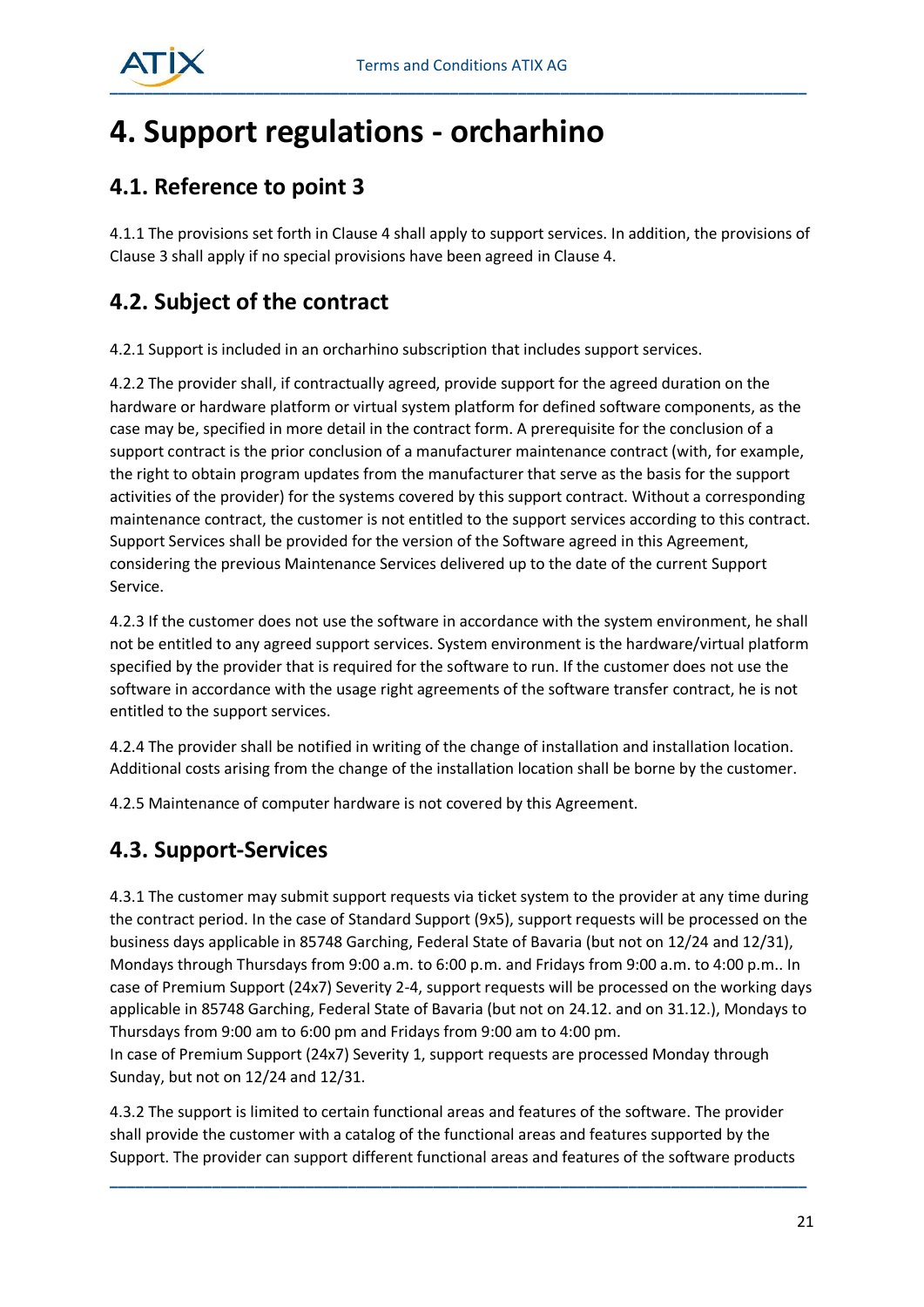

within the scope of different support offers. For orcharhino products, all functional areas and features are supported in each case, which are marked in green in the official orcharhino product feature matrix.

4.3.3 Support requests can be made at any time via the ticket system. The support request is submitted by a named employee of the customer. This customer employee is then the contact person for the provider in the context of further communication regarding the support request. If the support request is submitted by another, non-designated employee of the customer, the provider is not obliged to process the request.

4.3.4 The provider will contact the customer within the contractually defined response time by a support employee and process the request. The response time is the period of time between the receipt of the request, depending on the support level interrupted by the times when ticket systembased support is not booked, and the first contact by a support employee of the provider with the customer. If no response time has been agreed upon, the default response time is three business days. The processing of a request may consist of submitting a solution proposal (including a reference to information available to the customer with a solution proposal), obtaining further information or informing the customer that a problem cannot be solved.

4.3.5 The provider contacts the customer via the ticket system.

4.3.6 The support language is German.

4.3.7 Provider's contractual support services do not include:

- The guarantee, obligation, and responsibility to solve a concrete problem. The performance of the provider is limited to the support for the concrete problem solution.
- Support services that become necessary due to a use of the software on a different hardware system or under a different operating system.
- Support services after an intervention of the customer into the program, program parts or the program code of the software. Intervention is, among others, the non-functional use of the program or user errors.
- Support services regarding the cooperation of the contractual software with other computer programs that are not the subject of the support contract.
- Service and/or installation and travel expenses on the customer's premises.
- Obligation for problem analysis and problem removal for all previous program corrections.

Support services do not replace training and instruction in the program. Excluded from the service of the provider are all Linux derivatives of other manufacturers, unless otherwise agreed in the appendix. Also excluded are any programming work that goes beyond what is necessary to deal with the problem and system maintenance, as well as the development of complex IT concepts, feasibility studies and the like (consulting). Also excluded is the exclusive development and provision of specific software adaptations (patches) for the customer.

4.3.8 The provider is entitled to provide the support services for the customer directly by its own employees or indirectly by agents of the provider.

4.3.9 The right to use the programs that are technically replaced by delivered new versions of the programs expires within two weeks after the customer productively uses the delivered new versions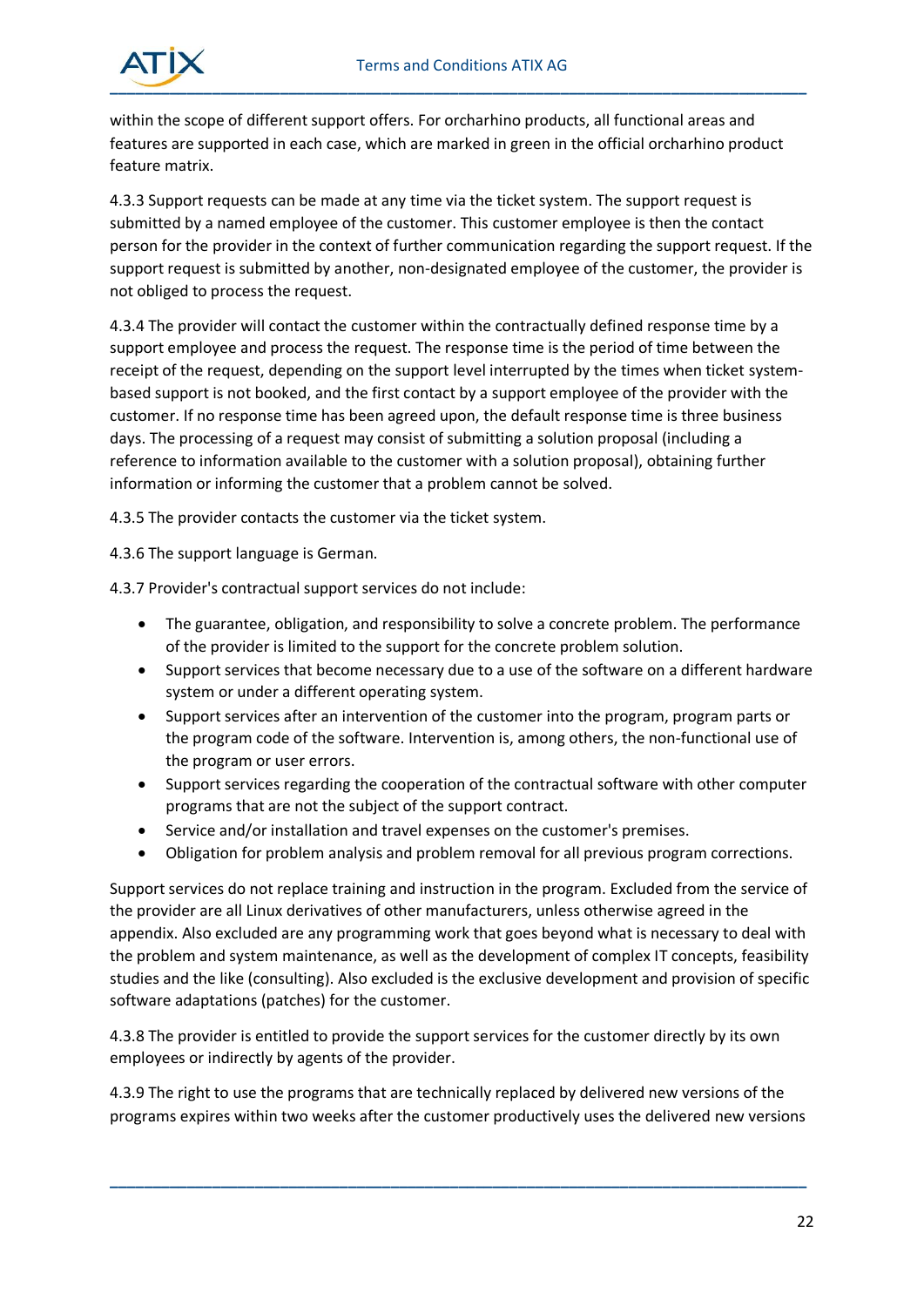

of the programs, but no later than one calendar month after receipt of the delivered new versions of the programs by the customer.

4.3.10 For services provided outside regular business hours (Mon.-Fri. 08:00 - 18:00, excluding public holidays), the following surcharges apply per working hour or part thereof:

- 1. Monday Friday 18:00 08:00: 50% surcharge on the regular hourly rate
- 2. Saturday 08:00 18:00: 50% surcharge on the regular hourly rate
- 3. Saturday 18:00 08:00: 75% surcharge on the regular hourly rate
- 4. Sunday 08:00 18:00: 75% surcharge on the regular hourly rate
- 5. Sunday 18:00 08:00 o'clock: 100% surcharge on the regular hourly rate
- 6. public holiday (Bavaria) 00:00 24:00 h: 125% surcharge on the regular hourly rate

#### <span id="page-22-0"></span>**4.4. Remuneration**

4.4.1 The support fee is payable annually in advance. The support fee applies regardless of whether and how often the contractually agreed services are used. After one year, the provider may adjust the support fee to the general price development. If the increase in the support fee is more than 10%, the customer may terminate the contractual relationship.

#### <span id="page-22-1"></span>**4.5. Contract term and notice periods**

4.5.1 Unless otherwise agreed, the support contract is concluded for a period of one year. It shall be automatically extended by one additional year each unless it is terminated in writing with a notice period of 3 months to the end of the respective contract term.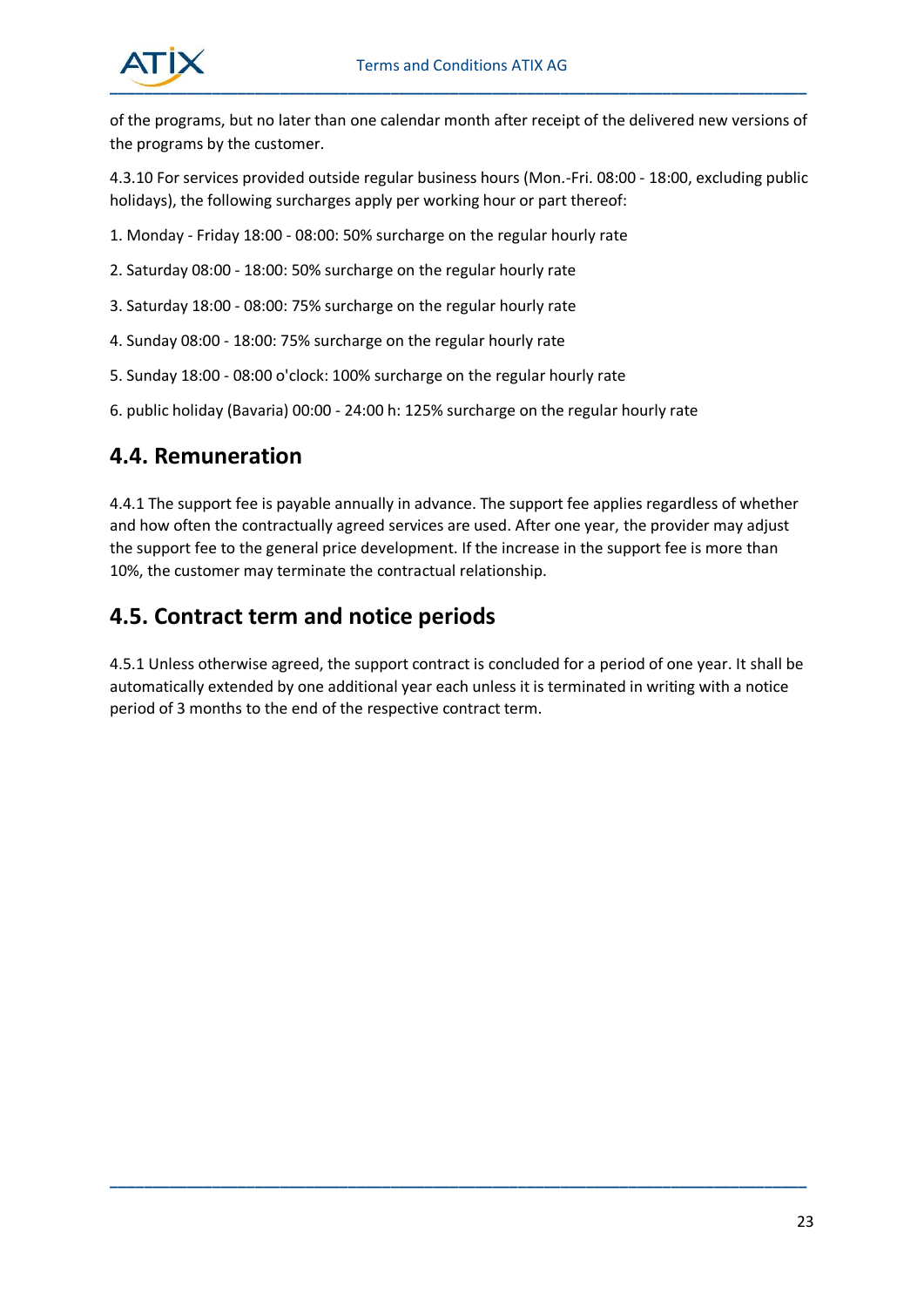

## <span id="page-23-0"></span>**5. Operational support - orcharhino**

#### <span id="page-23-1"></span>**5.1. Reference to item 4 and 5**

5.1.1 The provisions set forth in Clause 4 shall apply to operational support. In addition, if no special provisions are agreed in Clause 4, the provisions of Clause 5 shall apply.

5.1.2 Operational support is not included in an orcharhino Subscription. These services are only provided if purchased in addition to an orcharhino Subscription.

5.1.3 In the case of operational support, access to the customer's systems is required. The customer is responsible for the technical security of these accesses.

5.1.4 Operational support is not subject to an SLA.

5.1.5 Operational support extends the support services offered to include service contents agreed with the customer, such as remote maintenance.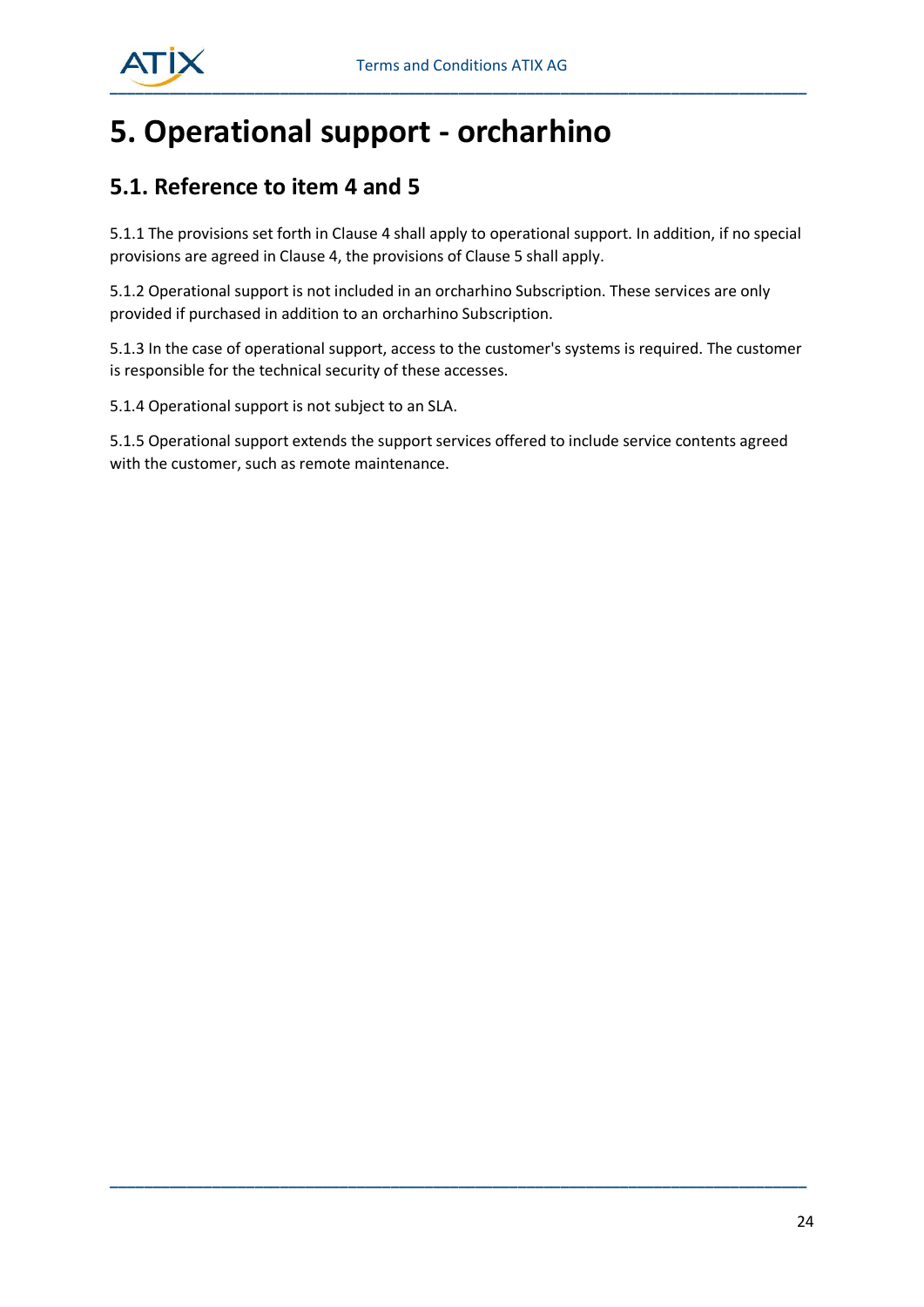

## <span id="page-24-0"></span>**6. Annexes to 3, 4, and 5**

On the following pages you will find the appendices to the ATIX contract conditions.

#### <span id="page-24-1"></span>**6.1. Definition of support times**

The support services delivered by ATIX are provided depending on the booked support service exclusively via ticket system (only via ATIX support hotline 9x5) or. The corresponding details and access data will be provided to the customer by ATIX.

#### Definition 9x5

Period from: 09:00 h - 18:00 h Monday to Thursday

09:00 o'clock - 16:00 o'clock Friday

No support on Saturdays, Sundays, and non-working weekdays/holidays in 85748 Garching

No support on 24.12 and 31.12 of the year

#### Definition 24x7

Period from: 00:00 - 24:00 Monday to Sunday

In times outside 9x5 (see definition above) only ticket system support In times outside 9x5 (see definition above) only Severity 1 Support

#### Definition Business day

Monday - Friday, if no day off/holiday in 85748 Garching, No business day days are: 24.12 and 31.12 (Example: 1 business day response time means 24h response time, if there is no nonbusiness day/holiday/"non-working day" in between). day/holiday/"non-working day" lies in between).

#### Definition Business hour

One hour within a business day in the time frame of the 9x5 definition. (Example: 4 business hours response time for a request on Fridays at 3:00 p.m. corresponds to a response time until Monday 12:00 p.m., if Friday and Monday are business days)

#### Definition hour

One hour within one day (no matter if working day, holiday) within 24x7 severity 1 support

(Example: 1 hour response time for a request on Sundays at 03:00 corresponds to a response time until Sunday 04:00 in the context of 24x7 Severity 1 support)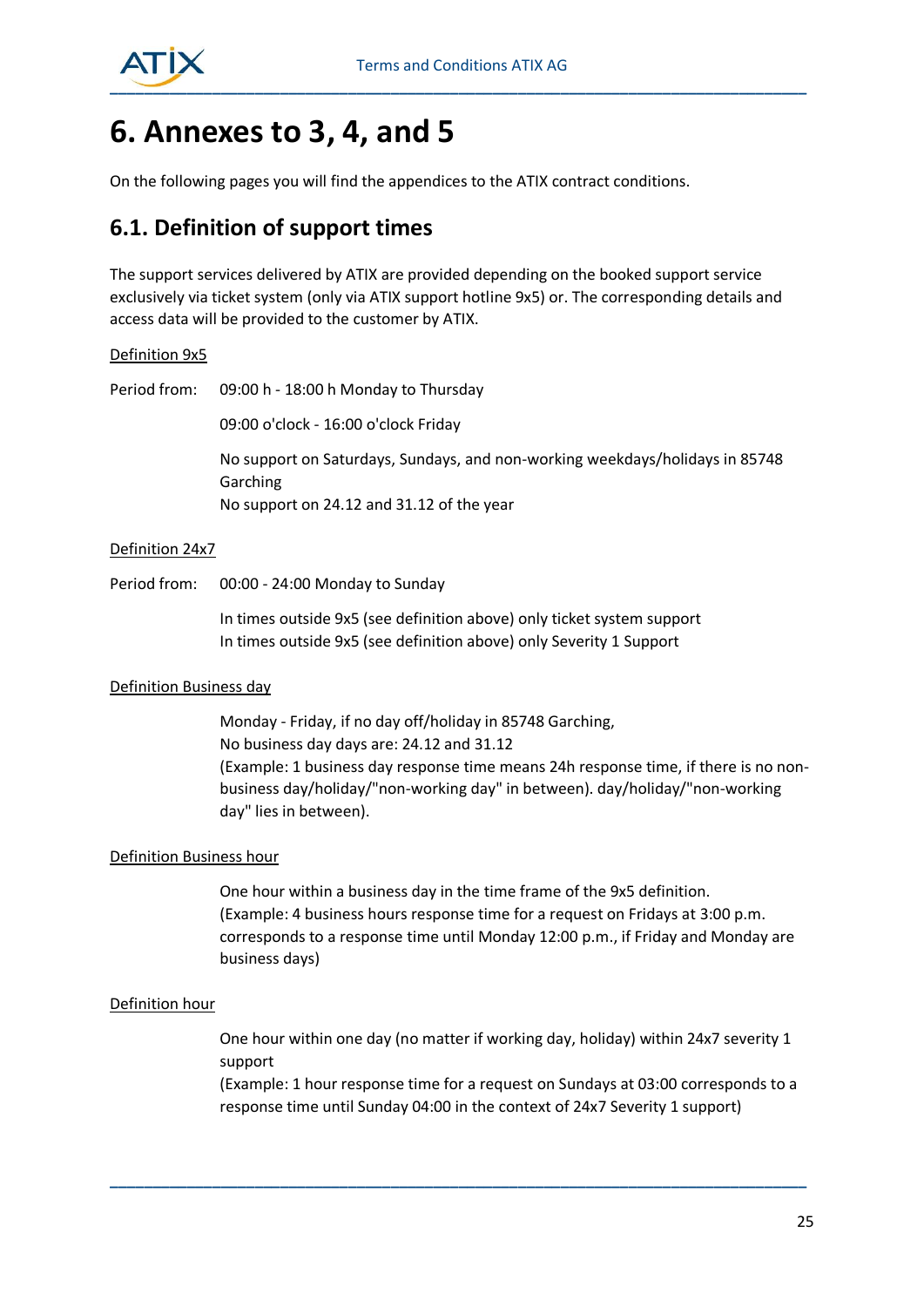

## <span id="page-25-0"></span>**6.2. Definition of severity levels of support models orcharhino**

| Explanation of the severity levels of the orcharhino support models |                                                                                                                                                                                                                                                                                                                                                                                                                                                                      |  |  |  |
|---------------------------------------------------------------------|----------------------------------------------------------------------------------------------------------------------------------------------------------------------------------------------------------------------------------------------------------------------------------------------------------------------------------------------------------------------------------------------------------------------------------------------------------------------|--|--|--|
| <b>Severity Level</b>                                               | Description of the severity level                                                                                                                                                                                                                                                                                                                                                                                                                                    |  |  |  |
| Severity 1 (urgent):                                                | A problem that significantly limits the use of your orcharhino SOFTWARE for PRODUCTION<br>PURPOSES (such as loss of production data or where your production system is not<br>working). The situation brings your business operations to a halt and there is no<br>workaround.                                                                                                                                                                                       |  |  |  |
| Severity 2 (high):                                                  | A problem where the orcharhino SOFTWARE is still functioning but its use for PRODUCTION<br>PURPOSES is severely limited. For PRODUCTION PURPOSES to the extent that the problem<br>severely affects any part of your business operations and there is no workaround.                                                                                                                                                                                                 |  |  |  |
| Severity 3 (medium):                                                | A problem that causes a partial, non-critical limitation on the usability of the orcharhino<br>SOFTWARE for PRODUCTION or DEVELOPMENT PURPOSES. There is a moderate to low<br>impairment of your operations for PRODUCTION PURPOSES, but your business continues to<br>function, including through the application of remedial procedures. For DEVELOPMENT<br>PURPOSES, where the problem forces your project to be aborted or migrated to<br>production.            |  |  |  |
| Severity 4 (low):                                                   | A general question about the application, report of a documentation error, or<br>recommendation for a future orcharhino product improvement or modification. For<br>PRODUCTION PURPOSES, this is no or low impact to your business or your system's<br>performance or functionality. There is a moderate to low impairment to your BUSINESS<br>OPERATIONS, but their business continues to function, including through the application of<br>remediation procedures. |  |  |  |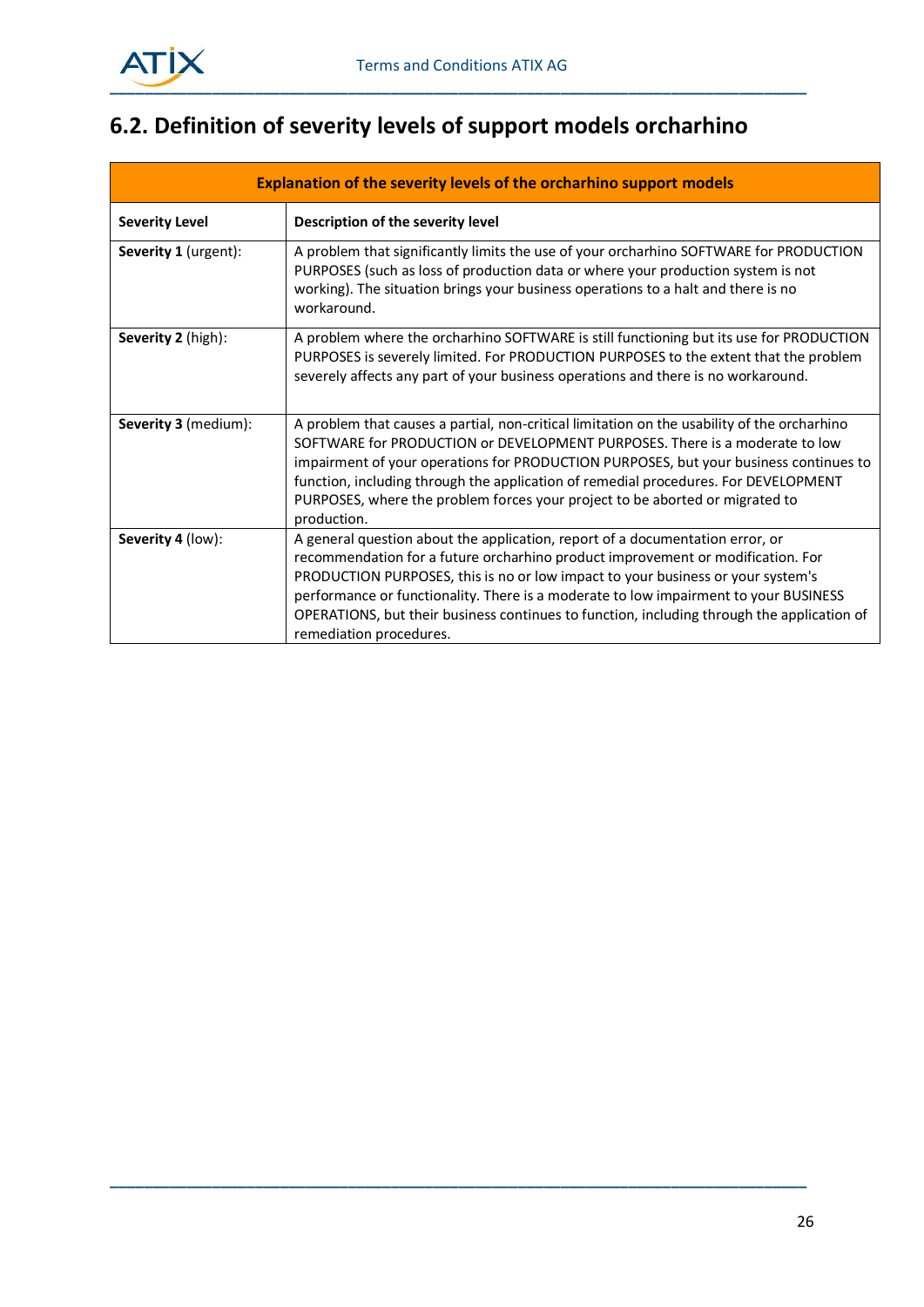

## <span id="page-26-0"></span>**6.3. Definition of response times and design of support models orcharhino**

Table 6.3 lists the subscriptions offered by ATIX for the orcharhino product, it describes the scope of the subscription and how ATIX delivers subscriptions and support services to customers.

Subscription: The support, software and software maintenance are available in one of the following support levels, depending on the ATIX product: orcharhino Standard Subscription, orcharhino Premium Subscription, as shown in the table below.

#### **Support Models orcharhino**

| orcharhino                                               | orcharhino                         | orcharhino                         |
|----------------------------------------------------------|------------------------------------|------------------------------------|
|                                                          | <b>Standard Subscription (9x5)</b> | <b>Premium Subscription (24x7)</b> |
| Term:                                                    | 1 Year or 3 Years                  | 1 Year or 3 Years                  |
| <b>Number of required</b>                                | One subscription per system        | One subscription per system        |
| subscriptions:                                           |                                    |                                    |
| <b>Support-Period:</b>                                   | 9x5                                | 24x7<br>(only Severity 1)          |
| <b>Response time</b><br>Severity 1                       | 4 Business hours                   | 2 Hours                            |
| <b>Response time</b><br>Severity 2                       | 1 Business day                     | 4 Business hours                   |
| <b>Response time</b><br>Severity 3                       | 2 Business day                     | 1 Business day                     |
| <b>Response time</b><br>Severity 4                       | 2 Business day                     | 1 Business day                     |
| <b>Support-Access:</b>                                   | Ticket system (9x5)                | Ticket system (24x7)               |
| orcharhino Software                                      | inclusive                          | inclusive                          |
| orcharhino Software Updates:                             | inclusive                          | inclusive                          |
| orcharhino Software Patches:                             | inclusive                          | inclusive                          |
| <b>Support requests:</b>                                 | unlimited                          | unlimited                          |
| <b>Technical support for operating</b><br>system tickets | No                                 | No                                 |
| <b>Review Workshop/</b><br>Teleconferencing:             | <b>No</b>                          | <b>No</b>                          |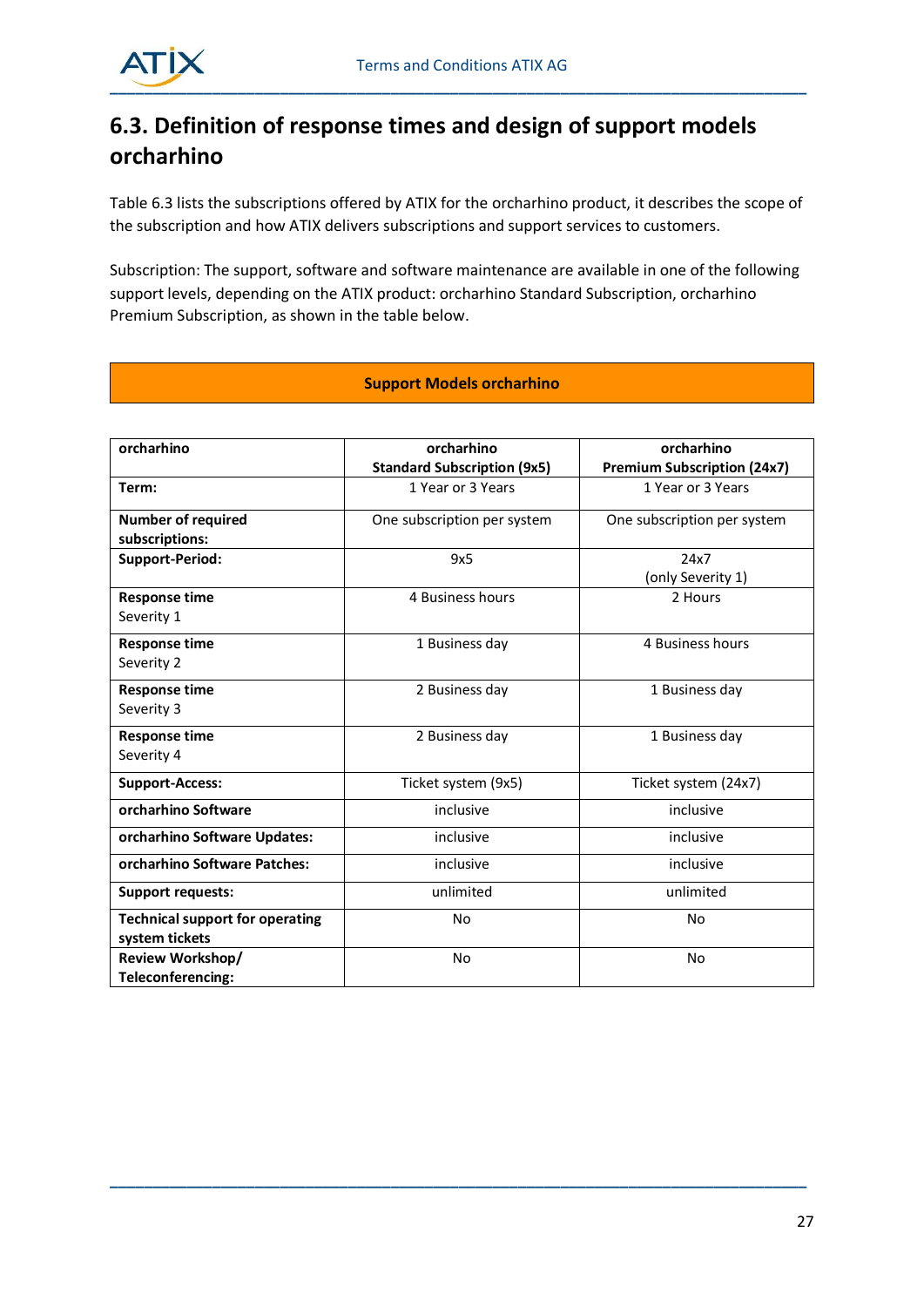

#### <span id="page-27-0"></span>**6.4. Explanatory details about support models orcharhino**

ATIX sells Subscriptions that entitle the customer to receive Software, Software Maintenance and/or Support from ATIX during the term of the Subscription (generally one year or three years). This Appendix to the ATIX Terms and Conditions describes the "Subscription Services" provided by ATIX:

- Software product offerings
- Support service offerings

Additional terms and conditions pertaining to the Subscription Services are included in this Attachment. ATIX agrees to provide the Subscription Services contained in this Attachment whether the Subscription Services are purchased directly from ATIX or from an ATIX Business Partner. In return, Customer agrees to comply with the terms and conditions set forth in this Addendum. In the event of any conflict, inconsistency, or difference between this Addendum and the ATIX Terms of Agreement located prior thereto, the provisions of this Addendum shall control.

#### <span id="page-27-1"></span>**6.5 Orcharhino Support Services at a glance**

Unit of Subscription: ATIX charges a fee for its Subscription Services based on the total number of software units that Customer deploys, installs, uses, or runs (as described in detail in Table 5.6.1 below and elsewhere in this Appendix). For example, Subscriptions to orcharhino are generally calculated based on the number of systems (e.g., physical servers) managed by installing the orcharhino server programs on a single physical or virtual system.

| Description of units (used to calculate your usage of the software Subscriptions) |                                                                                                                                                                                                                                                                                                                          |  |
|-----------------------------------------------------------------------------------|--------------------------------------------------------------------------------------------------------------------------------------------------------------------------------------------------------------------------------------------------------------------------------------------------------------------------|--|
| <b>Software Subscription</b>                                                      | <b>Systems</b>                                                                                                                                                                                                                                                                                                           |  |
| orcharhino                                                                        | <b>Server System:</b> The system on which the orcharhino server programs are installed                                                                                                                                                                                                                                   |  |
|                                                                                   | <b>Managed System:</b> A System on which Customer installs, uses or runs the<br>orcharhino Client Programs, in whole or in part. A System includes, without<br>limitation, any instance of the Software installed or deployed on a server,<br>workstation, laptop, blade, network element, partition, device or machine. |  |

**\_\_\_\_\_\_\_\_\_\_\_\_\_\_\_\_\_\_\_\_\_\_\_\_\_\_\_\_\_\_\_\_\_\_\_\_\_\_\_\_\_\_\_\_\_\_\_\_\_\_\_\_\_\_\_\_\_\_\_\_\_\_\_\_\_\_\_\_\_\_\_\_\_\_\_\_\_\_\_\_\_\_**

#### 6.5.1 Unit description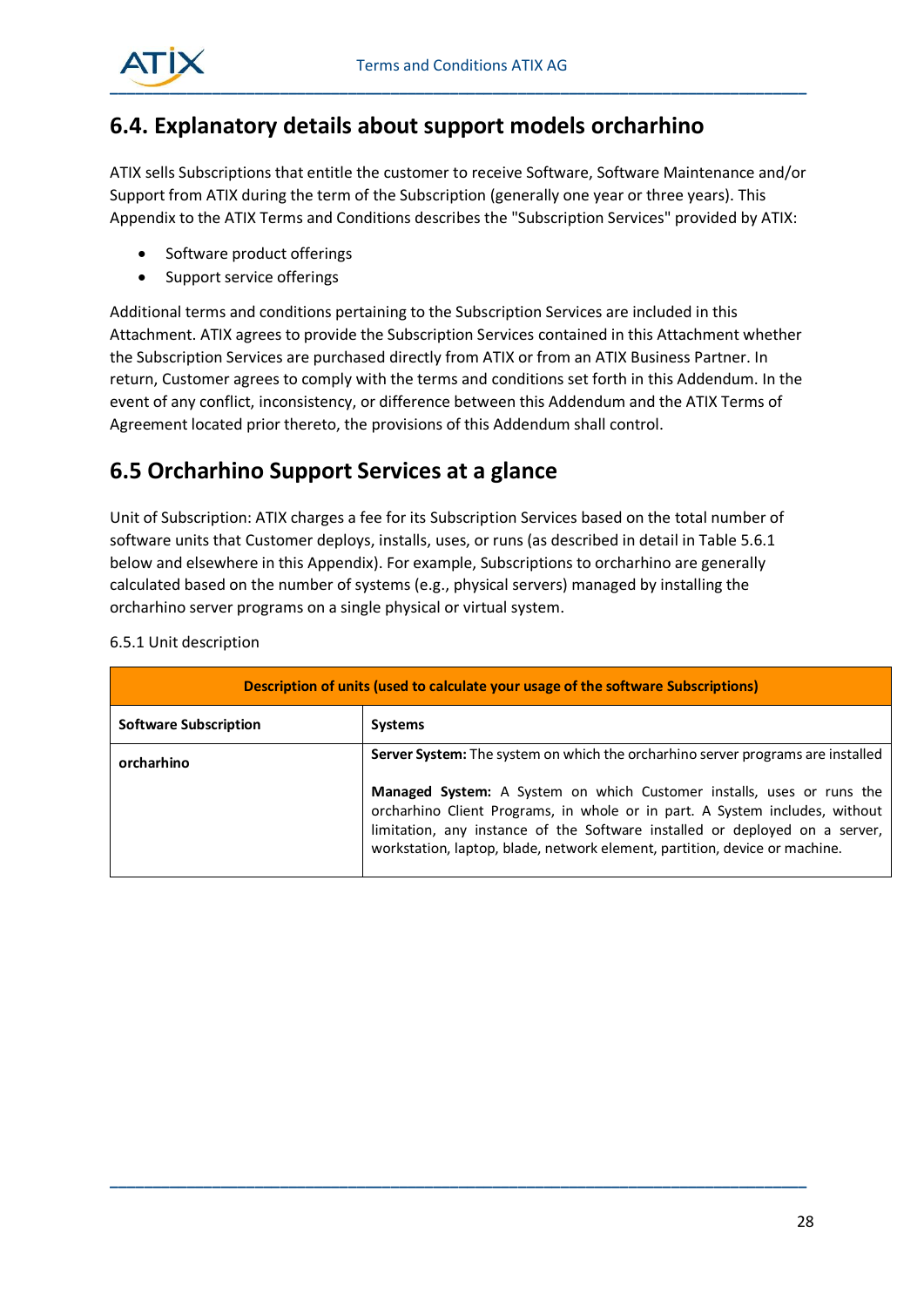

#### <span id="page-28-0"></span>**6.6 Use of Software and Subscription Services:**

So long as customer has valid Subscriptions in use, customer is eligible to receive Subscription Services for an ATIX Product. Customer must purchase the number of Subscription Services equal to the total number of units of the applicable ATIX Product deployed, installed, in use or running by customer. In addition, if customer is using Subscription Services to support or maintain a non-ATIX Product, customer must purchase Subscription Services for each instance of that non-ATIX Product for which it intends to use Subscription Services.

In addition, customer agrees to use the Subscription Services and Software only for its internal needs (this includes affiliates). Giving the Software or any portion of the Subscription Services to a thirdparty or using any portion of the Subscription Services for the benefit of a third-party is a material breach of this Agreement, despite the fact that the open-source license applicable to individual software packages may give you the right to redistribute those packages (this Addendum is not intended to affect customer's rights under those individual licenses).

The Subscription Services may be used by a third-party acting on behalf of customer, such as contractors and subcontractors or outsourcing providers, in accordance with the terms of this Addendum, provided that customer remains responsible for its own obligations under this Addendum and the acts or omissions of such third parties. Any unauthorized use of Subscription Services is a material breach of this Agreement, such as (a) the purchase or renewal of Subscription Services for only some, but not all, of the units of ATIX Software or other ATIX Products that customer deploys, installs, uses or runs, (b) providing Software Access or Software Maintenance to third parties, (c) using Subscription Services in connection with a redistribution of Software, or (e) using Subscription Services to support or maintain non-ATIX Software products. For purposes of this Section (e.g., to calculate the total number of Software Units, see Table 5.6.1), versions or copies from which the ATIX trademark(s) and/or logo(s) have been removed are also considered Software. The licenses applicable to each Open-Source Software package are perpetual (subject to your agreement to their terms), but the other Subscription benefits expire upon non-renewal.

#### 6.6.1 Subscription start date

The Subscription shall commence on the day of delivery of the Activation Key of the Software to the End Customer, unless otherwise agreed in the Offer Acceptance.

#### 6.6.2 Subscription benefits

For each Subscription purchased, ATIX will provide you with one or more of the following:

- **Software:** Access the supported versions of the software.
- **Software-Maintenance:** Access to updates, upgrades, corrections, security advisories and bug fixes for the Software as and when they become available.
- **Support:** Access to ATIX support for issues related to software used for development and/or production purposes.

#### 6.6.3 Software-Access

Software delivered by ATIX is generally delivered through an ATIX hosted portal (ACC - ATIX Customer Center) and/or other ATIX authorized support portals.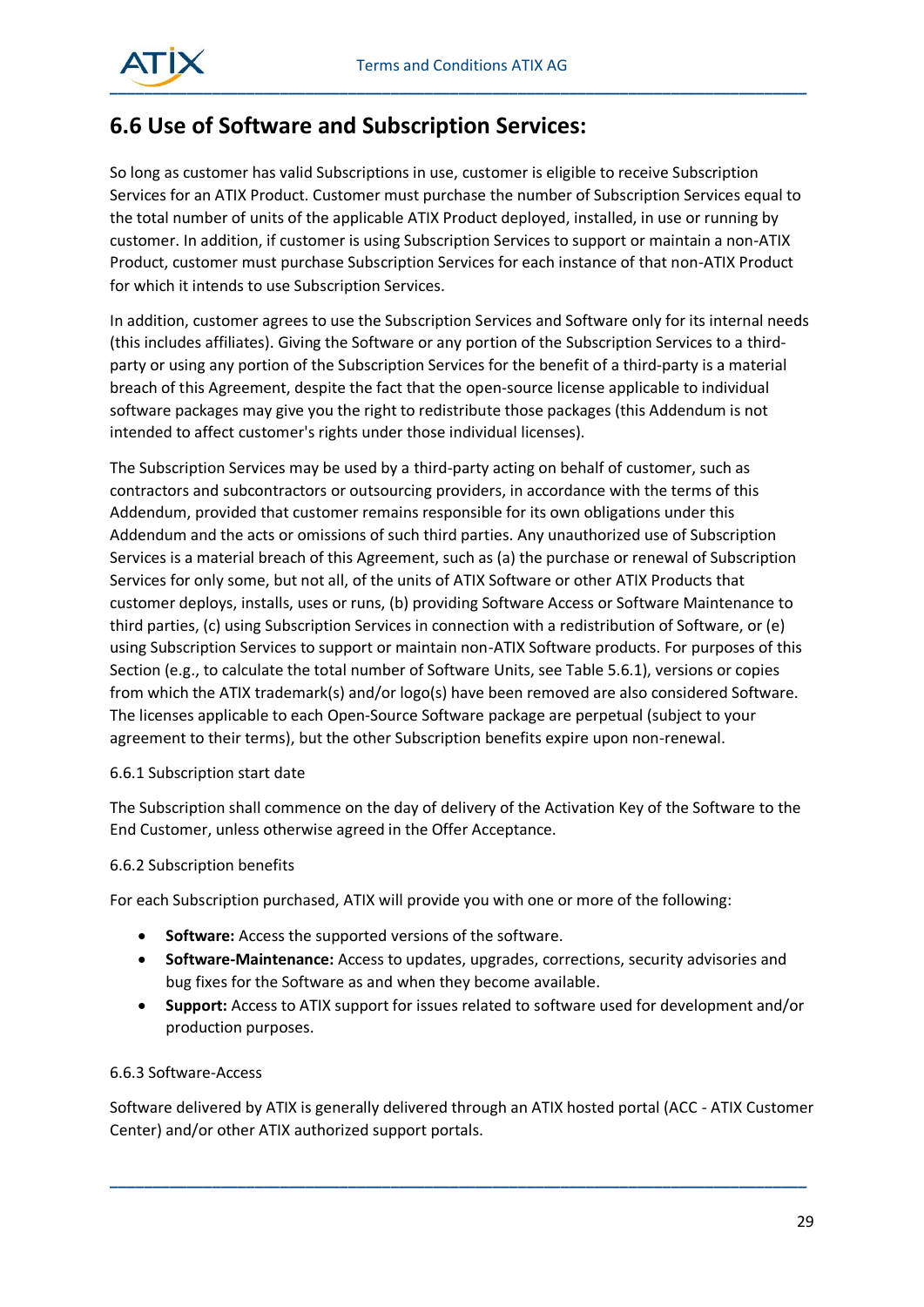

#### 6.6.4 Terms of Contract for ATIX Software

This is a non-exclusive, non-transferable license, and you may use the code solely for purposes of using the associated Subscription Services.

#### The following is not allowed:

(a) Modifying, duplicating, or creating derivative versions of the code;

(b) Decompiling, disassembling or reverse engineering the Code (except to the extent permitted without the possibility of contractual exclusion from applicable laws);

(c) Distribute, sell, lease, sublicense or otherwise transfer any rights in the Code (except as permitted under this Agreement);

(d) Use of the code to create a competing service;

(e) Removal or modification of any trademark, logo, copyright, or other proprietary notice, symbol, or marking in the Code. Upon termination of the term of the Agreement for the applicable Subscription, you will immediately destroy all copies of the Code in your possession. The Code and any media containing it are protected by copyright and are confidential.

#### 6.6.5 Response time/severity levels

The response time depends on the severity level. The classification of the tickets into the severity levels is done by ATIX. Response time means the period of time in which the support request is received by ATIX and in which ATIX reacts to the support request for the first time.